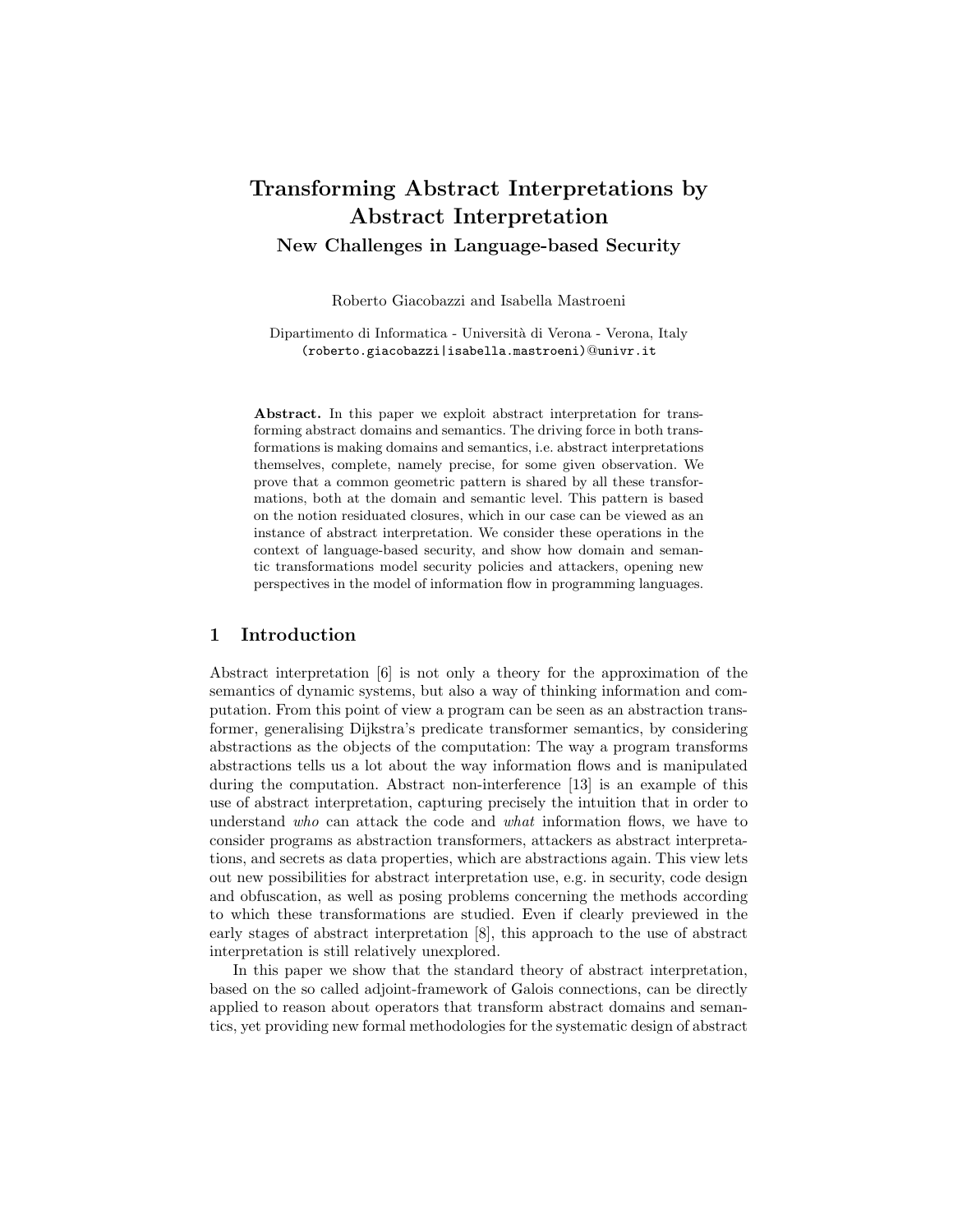domain refinements and program transformations (in our case program deformations). We first show that most domain transformers can be viewed as suitable problems of completeness w.r.t. some given semantic feature of the considered programming language. This observation has indeed an intuitive justification: The goal of refining a domain is always that of improving its precision with respect to some basic semantic operation (e.g., arithmetic operations, unification in logic programs, data structure operations in simple and higher-order types, and temporal operators in model checking). Analogously, simplifying domains corresponds to the dual operation of reducing precision with respect to analogous semantic operations. We show that most well known domain transformers can be interpreted in this way and that the relation between refinement and simplification on domains is indeed an instance of the same abstract interpretation framework lifted to higher types, i.e. where the objects of abstraction/concretization are abstract domains or semantics rather then computational objects.

Residuated closures [2, 22] provide the instance of Galois connections on closure operators, i.e. on abstract domains. We prove that standard refinement/simplification (also called shell/core) and expansion/compression are residuated closures on abstract domains.



In particular it is always possible to derive an operation which reduces a given domain by considering either the right  $(+)$  or left  $(-)$  adjoint of a domain refinement. We show that the meaning of these transformations are deeply different: while the left adjoint of a refinement is always a simplification which keeps completeness (core), the right one moves towards maximal incompleteness by reducing the domain (compression). Similarly we can always refine a domain by considering the same adjoints of a domain simplification. In this case the left adjoint always moves towards maximal incompleteness by refining the domain (expander) while the right one refines the domain yet keeping completeness (shell), as depicted above. We prove that this construction can be generalised to arbitrary semantic transformers, which in view of [10] may correspond to code transformations, where instead of transforming domains we transform semantics. The result is a unique geometric interpretation of abstract domain and semantic transformers where both notions can be systematically derived by considering standard abstract interpretation methods. We apply these transformations to the case of language-based security, by modelling security policies and attackers as suitable abstract domain and semantic transformations.

## 2 Abstract domains individually and collectively

We consider standard abstract domain definition as formalised in [6] and [8] in terms of Galois connections. It is well known that this is a restriction for abstract interpretation because relevant abstractions do not form Galois connections and Galois connections are not expressive enough for modelling dynamic fix-point approximation [9]. Formally, if  $\langle C, \leq, \top, \bot, \vee, \wedge \rangle$  is a complete lattice,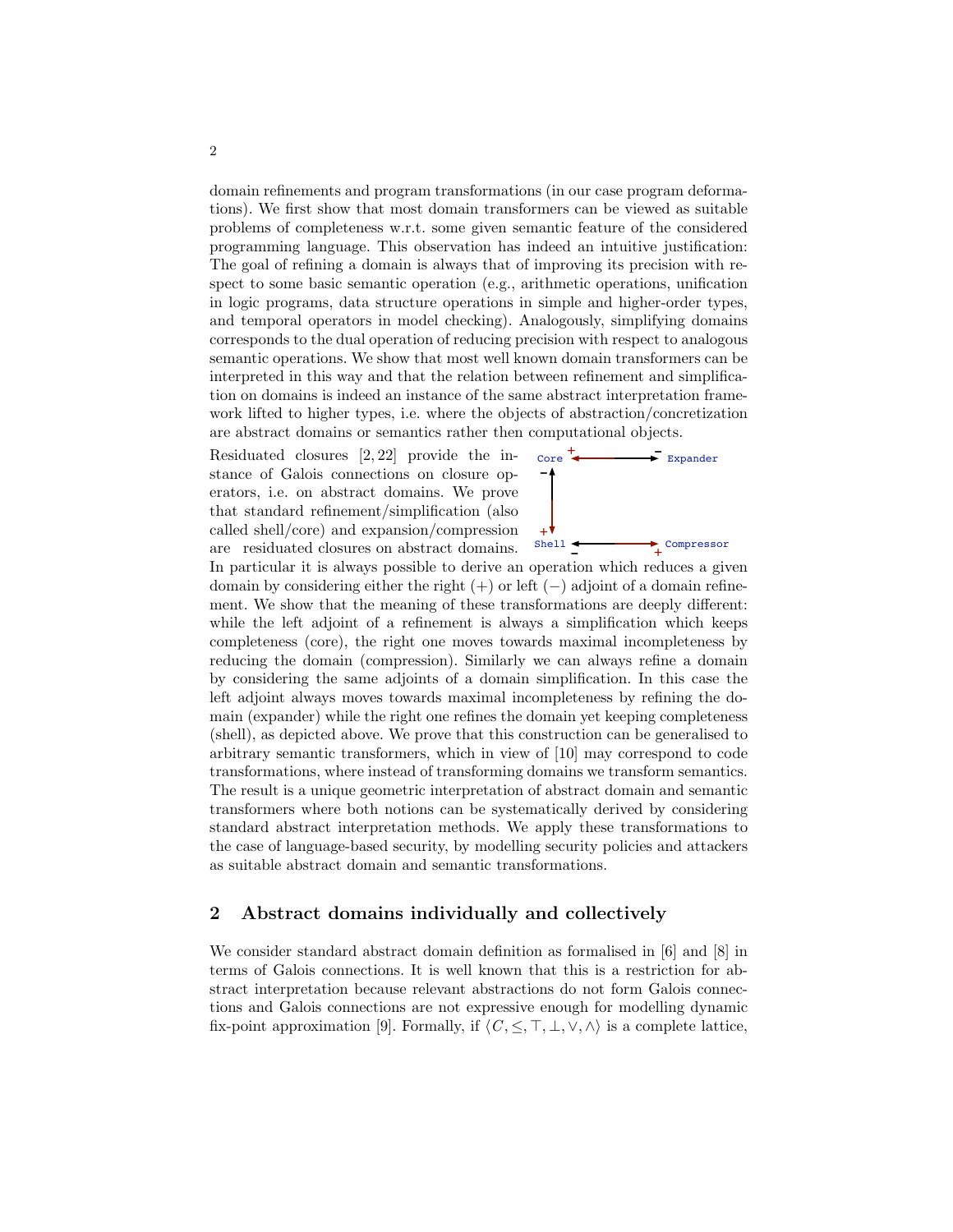monotone functions  $\alpha: C \longrightarrow A$  and  $\gamma: A \longrightarrow C$  form an *adjunction* or a Ga*lois connection* if for any  $x \in C$  and  $y \in A$ :  $\alpha(x) \leq_A y \Leftrightarrow x \leq_C \gamma(y)$ .  $\alpha$ [resp.  $\gamma$ ] is the *left-* [*right-*]*adjoint* to  $\gamma$  [ $\alpha$ ] and it is additive [co-additive], i.e. it preserves lub's [glb] of all subsets of the domain (emptyset included). The right adjoint of a function  $\alpha$  is  $\alpha^+ \stackrel{\text{def}}{=} \lambda x$ .  $\bigvee \{ y \mid \alpha(y) \leq x \}$ . Conversely the left adjoint of  $\gamma$  is  $\gamma^{-} \stackrel{\text{def}}{=} \lambda x$ .  $\Lambda \{ y \mid x \leq \gamma(y) \}$  [8]. Abstract domains can be also equivalently formalized as closure operators on the concrete domain. An upper [lower] closure operator  $\rho : P \longrightarrow P$  on a poset P is monotone, idempotent, and extensive:  $\forall x \in P$ .  $x \leq_P \rho(x)$  [reductive:  $\forall x \in P$ .  $x \geq_P \rho(x)$ ]. Closures are uniquely determined by their fix-points  $\rho(C)$ . The set of all upper [lower] closure operators on P is denoted by  $uco(P)$  [lco(P)]. The lattice of abstract domains of C, is therefore isomorphic to uco(C), (cf. [6, Section 7] and [8, Section 8]). Recall that if C is a complete lattice, then  $\langle uco(C), \sqsubseteq, \sqcup, \sqcap, \lambda x. \top, id \rangle$ is a complete lattice [24], where  $id \stackrel{\text{def}}{=} \lambda x.x$  and for every  $\rho, \eta \in uco(C), \rho \sqsubseteq \eta$ iff  $\forall y \in C$ .  $\rho(y) \leq \eta(y)$  iff  $\eta(C) \subseteq \rho(C)$ .  $A_1$  is more precise than  $A_2$  (i.e.,  $A_2$  is an abstraction of  $A_1$ ) iff  $A_1 \subseteq A_2$  in uco(C). Given  $X \subseteq C$ , the least abstract domain containing  $X$  is the least closure including  $X$  as fix-points, which is the Moore-closure  $\mathcal{M}(X) \stackrel{\text{def}}{=} \{\bigwedge S \mid S \subseteq X\}.$  Precision of an abstract interpretation typically relies upon the structure of the abstract domain [19]. Depending on where we compare the concrete and the abstract computations we obtain two different notions of completeness. If we compare the results in the abstract domain, we obtain what is called *backward completeness*  $(\mathscr{B})$ , while, if we compare the results in the concrete domain we obtain the so called forward completeness  $(\mathscr{F})$  [8, 19, 15]. Formally, if  $f: C \longrightarrow C$  and  $\rho \in uco(C)$ , then  $\rho$  is  $\mathscr{B}$ -complete if  $\rho \circ f \circ \rho = \rho \circ f$ , while it is  $\mathscr{F}$ -complete if  $\rho \circ f \circ \rho = f \circ \rho$ . The problem of making abstract domains  $\mathscr{B}$ -complete has been solved in [19] and later generalised to  $\mathscr{F}$ -completeness in [15]. In a more general setting let  $f: C_1 \longrightarrow C_2$  and  $\rho \in uco(C_2)$  and  $\eta \in uco(C_1)$ .  $\langle \rho, \eta \rangle$  is a pair of  $\mathscr{B}[\mathscr{F}]$ -complete abstractions for f if  $\rho \circ f = \rho \circ f \circ \eta$  [f  $\circ \eta = \rho \circ f \circ \eta$ ]. A pair of domain transformers has been associated with any completeness problem [11, 16], which are respectively a domain refinement and simplification. In [19] and [15], a constructive characterization of the most abstract refinement, called complete shell, and of the most concrete simplification, called *complete core*, of any domain, making it  $\mathscr F$ or  $\mathscr{B}$ -complete, for a given continuous function f, is given as a solution of simple domain equations given by the following basic operators:

| $\begin{array}{c}\nR_f^{\mathscr{F}} \stackrel{\text{def}}{=} \lambda X. \ \mathcal{M}(f(X)) \left  \begin{array}{c} R_f^{\mathscr{F}} \stackrel{\text{def}}{=} \lambda X. \ \mathcal{M}(\bigcup_{y \in X} \max(f^{-1}(\downarrow y))) \\ \mathcal{C}_f^{\mathscr{F}} \stackrel{\text{def}}{=} \lambda X. \ \{ y \in L \, \big  \, f(y) \subseteq X \ \} \end{array} \right  \begin{array}{c} R_f^{\mathscr{F}} \stackrel{\text{def}}{=} \lambda X. \ \mathcal{M}(\bigcup_{y \in X} \max(f^{-1}(\downarrow y))) \\ \$ |
|-----------------------------------------------------------------------------------------------------------------------------------------------------------------------------------------------------------------------------------------------------------------------------------------------------------------------------------------------------------------------------------------------------------------------------------------------------------------------------------------------------------------------|

Let  $\ell \in \{\mathscr{F}, \mathscr{B}\}\.$  In [19] the authors proved that the most concrete  $\beta \sqsupseteq \rho$  such that  $\langle \beta, \eta \rangle$  is  $\ell$ -complete and the most abstract  $\beta \subseteq \eta$  such that  $\langle \rho, \beta \rangle$  is  $\ell$ complete are respectively the  $\ell$ -complete core and  $\ell$ -complete shell, which are:  $\mathcal{C}_f^{\ell,\eta}(\rho) \stackrel{\text{def}}{=} \rho \sqcup C_f^{\ell}(\eta)$  and  $\mathcal{R}_f^{\ell,\rho}(\eta) \stackrel{\text{def}}{=} \eta \sqcap R_f^{\ell}(\rho)$ . When  $\eta = \rho$ , then the fix-point iteration on abstract domains of the above function  $\mathcal{R}_f^{\ell}(\rho) = gfp(\lambda X \cdot \rho \cap R_f^{\ell}(X))$ is called the *absolute*  $\ell$ *-complete shell*. By construction if f is additive then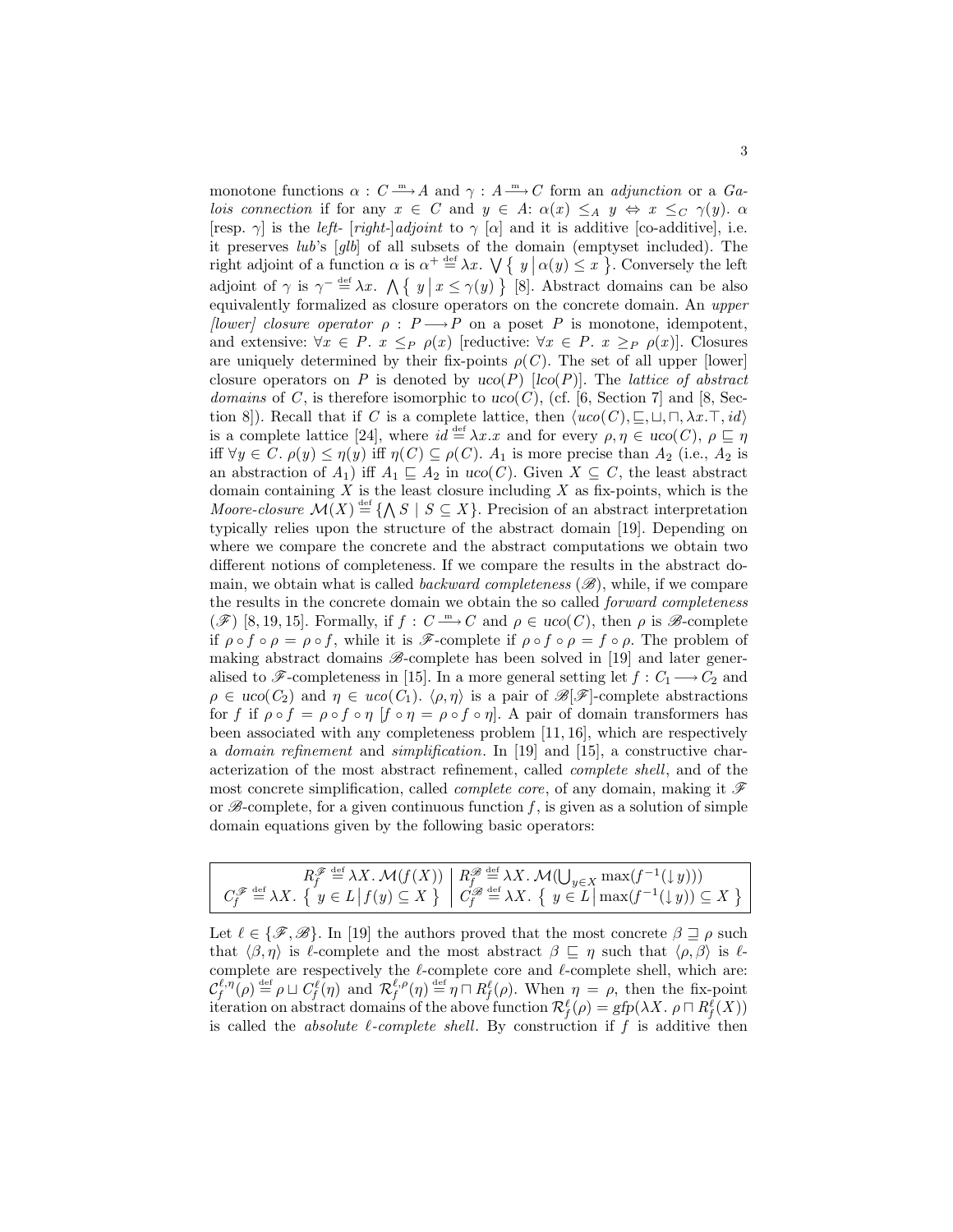$\mathcal{R}_f^{\mathscr{B}} = \mathcal{R}_{f^+}^{\mathscr{F}}$  (analogously  $\mathcal{C}_f^{\mathscr{B}} = \mathcal{C}_{f^+}^{\mathscr{F}}$ ) [15]. This means that when we have to solve a problem of  $\mathscr{B}$ -completeness for an additive function then we can equivalently solve the corresponding  $\mathscr{F}$ -completeness problem for the right adjoint function.

Completeness can be used for modelling non-interference in language-based security [14, 1]. Abstract non-interference (ANI) [13] is a natural weakening of non-interference by abstract interpretation. Let  $\eta, \rho \in u\text{co}(\mathbb{V}^{\text{L}})$  and  $\phi \in u\text{co}(\mathbb{V}^{\text{H}})$ , where  $\mathbb{V}^{\mathsf{L}}$  and  $\mathbb{V}^{\mathsf{H}}$  are the domains of public (L) and private (H) variables.  $\eta$  and  $\rho$  characterise the *attacker* to the policy. A policy characterises a weakening of the information that can flow. We consider  $\phi \in uco(\mathbb{V}^{\mathbb{H}})$ , which states what, of the private data, can indeed flow to the output observation, the so called *declas*sification of  $\phi$ . In the following if P is a program  $\llbracket P \rrbracket$  denotes its denotational semantics. A program P satisfies declassified ANI if  $\forall h_1, h_2 \in \mathbb{V}^{\mathbb{H}}, \forall l_1, l_2 \in \mathbb{V}^{\mathbb{L}}$ :

$$
\eta(l_1) = \eta(l_2) \ \wedge \ \phi(h_1) = \phi(h_2) \ \Rightarrow \ \rho([\![P]\!](h_1, \eta(l_1))^{\mathbb{L}}) = \rho([\![P]\!](h_2, \eta(l_2))^{\mathbb{L}}).
$$

This notion says that, whenever the attacker is able to analyze the input property  $\eta$  and the  $\rho$  property of the output, then it can observe nothing more than the property  $\phi$  of private input. Clearly, transforming abstractions corresponds here to transform attackers and policies. If  $\mathcal{H}_{\rho}(\langle x^{\mathbb{H}}, x^{\mathbb{L}} \rangle) \stackrel{\text{def}}{=} \langle \mathbb{V}^{\mathbb{H}}, \rho(x^{\mathbb{L}}) \rangle$ ,  $\mathcal{H}_{\eta}^{\phi}(\langle x^{\text{H}}, x^{\text{L}} \rangle) \stackrel{\text{def}}{=} \langle \phi(x^{\text{H}}), \eta(x^{\text{L}}) \rangle$ ,  $\llbracket P \rrbracket_{\eta} \stackrel{\text{def}}{=} \lambda x$ .  $\llbracket P \rrbracket(x^{\text{H}}, \eta(x^{\text{L}}))$  and the weakest liberal<br>precondition somewhere is when  $\llbracket P \rrbracket(x^{\text{H}}, \eta(x^{\text{L}}))$ .  $\llbracket P \$ precondition semantics is  $wlp^{\text{red}}(X)$ .  $\{\langle h, \eta(l)\rangle | [[P]](\langle h, \eta(l)\rangle) \subseteq X\}$  [5], then<br>the equivalent  $\mathcal{R}$  and  $\mathcal{R}$  completences countions modelling AM above with at the equivalent  $\mathscr{B}_-$  and  $\mathscr{F}_-$ completeness equations modelling ANI above, with attacker *η* and  $\rho$ , and declassified by the partitioning abstraction<sup>1</sup>  $\phi$  are [14]:

$$
\mathcal{H}_{\rho} \circ \llbracket P \rrbracket_{\eta} \circ \mathcal{H}_{\eta}^{\phi} = \mathcal{H}_{\rho} \circ \llbracket P \rrbracket \iff \mathcal{H}_{\eta}^{\phi} \circ \text{wlp}_{\eta}^{P} \circ \mathcal{H}_{\rho} = \text{wlp}_{\eta}^{P} \circ \mathcal{H}_{\rho} \tag{1}
$$

## 3 The geometry of abstract domain transformers

The notion of abstract domain refinement and simplification has been introduced in [11, 16] as a generalisation of most well-known operations for transforming abstract domains, e.g., those introduced in [8]. In this section we consider these notions as instances of a more general pattern where abstract domain transformers have the same structures of abstract domains. For the sake of simplicity we consider unary functions only, even if all the following results can be easily generalized to generic *n*-ary functions (e.g., see [16] for examples). If  $\tau, \eta$ : uco $(C) \longrightarrow$ uco $(C)$ , following [16], we distinguish between *domain refine*ments which concretise domains, i.e.  $X \subseteq \tau(X)$ , and domain simplifications which simplify domains, i.e.  $\eta(X) \subseteq X$ . Monotone refinements and simplifications can be associated with closure operators: If  $\tau$  [η] is a monotone refinement [simplification] then  $\lambda X$ . gfp( $\lambda Y$ .  $X \sqcap \tau(Y)$ ) [ $\lambda X$ . lfp( $\lambda Y$ .  $X \sqcup \eta(Y)$ )] is the corresponding idempotent refinement [simplification] [7]. Therefore, monotone refinements  $\tau$  and simplifications  $\eta$  may have the same structure of abstract domains, as closure operators on  $uco(C)$ , resp.  $\tau \in \text{loc}(uco(C))$  and

<sup>&</sup>lt;sup>1</sup> An abstraction of a complete Boolean concrete domain  $C$  is partitioning if it is a complete Boolean sub-semilattice of C.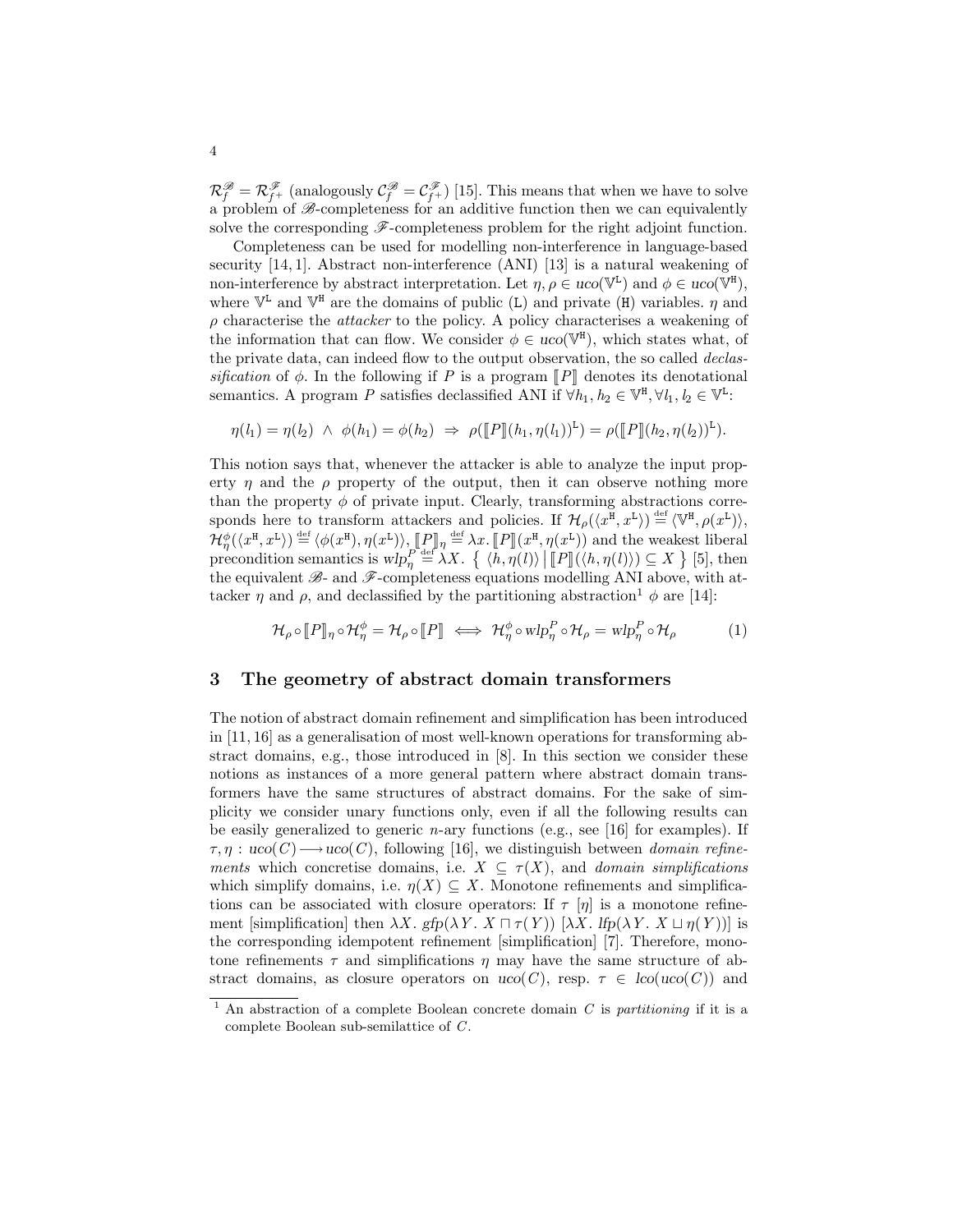$\eta \in uco(uco(C))$ . This observation will be the basis in order to lift standard abstract interpretation in higher types, i.e. from a theory for approximating computational objects, such as semantics, to a theory for abstract domain transformers. In this sense, standard Cousot and Cousot's Galois connection based abstract interpretation theory is perfectly adequate to develop also a theory of abstract domain transformers providing these transformations with the same calculational design techniques which are known for standard abstract interpretation [4]. In particular, Janowitz [2, 22], characterised the structure of residuated (adjoint) closure operators by the following basic result.

**Theorem 1** ([22]). Let  $\langle \eta, \eta^+ \rangle$  and  $\langle \eta^-, \eta \rangle$  be pairs of adjoint operators on C.

$$
(1) \quad \eta \in uco(C) \iff \eta^+ \in lco(C) \iff \begin{cases} \eta \circ \eta^+ = \eta^+ \\ \eta^+ \circ \eta = \eta \end{cases}
$$

$$
(2) \quad \eta \in uco(C) \iff \eta^- \in lco(C) \iff \begin{cases} \eta \circ \eta^- = \eta \\ \eta^- \circ \eta = \eta^- \end{cases}
$$

Stated in terms of refinements, this result says that any (either right or left) adjoint of a refinement [simplification] is a simplification [refinement]. This means that for any refinement [simplification] we may have two possible simplifications [refinements] corresponding to either right or left adjoint, when they exist. Let  $\tau \in \text{loc}(C)$  be a domain refinement. By Th. 1, if  $\tau^-$  exists then  $\tau^-(\tau(X)) = \tau(X)$ and  $\tau(\tau^{-1}(X)) = \tau^{-1}(X)$ . This means that  $\tau^{-1}$  is a simplification such that both  $\tau$ and  $\tau^-$  have the same sets of fix-points, namely  $\tau^-$  reduces any abstract domain X until the reduced domain Y satisfies  $\tau(Y) = Y$ . Due to the analogy with completeness, in this case we call  $\tau^-$  the core of  $\tau$  and  $\tau$  the shell of  $\tau^-$ .

**Proposition 2.** Let  $\tau \in \text{loc}(C)$  and  $\eta \in \text{uco}(C)$ . If  $\langle \tau^-, \tau \rangle$  and  $\langle \eta, \eta^+ \rangle$  are pairs of adjoint functions then we have  $\tau^- = \lambda X$ .  $\Lambda\{\tau(Y)|\tau(Y) \leq X\}$  and  $\eta^+ = \lambda X$ .  $\bigvee \{ \eta(Y) | X \leq \eta(Y) \}.$ 

The interpretation of the second point of Th. 1 for refinements, i.e, of the right adjoint of a refinement  $\tau$ , when it exists, is quite different. By Th. 1, we have that if  $\tau^+$  exists then  $\tau^+(\tau(X)) = \tau^+(X)$  and  $\tau(\tau^+(X)) = \tau(X)$ . In this case  $\tau^+(X)$  is not a fix-point of  $\tau$ . Instead, it returns the most abstract domain whose precision can be lifted to that of X by refinement.  $\tau^+$  reduces any abstract domain X such that  $\tau(X) = X$  towards the most abstract domain Y such that  $\tau(Y) = X$ . We call  $\tau^+$  the *compressor* of  $\tau$  and  $\tau$  the *expander* of  $\tau^+$ .

**Proposition 3.** Let  $\tau \in \text{loc}(C)$  and  $\eta \in \text{uco}(C)$ . If  $\langle \tau, \tau^+ \rangle$  and  $\langle \eta^-,\eta \rangle$  are pairs of adjoint functions then we have  $\tau^+ = \lambda X$ .  $\forall \{Y | \tau(Y) = \tau(X)\}$  and  $\eta^{-} = \lambda X. \Lambda \{ Y | \eta(X) = \eta(Y) \}.$ 

#### 3.1 Shell vs core

Not all domain transformers admit adjoints, because not all closure are either additive or co-additive functions. However adjointness can be weakened by considering only those properties that make a transformer reversible, either as a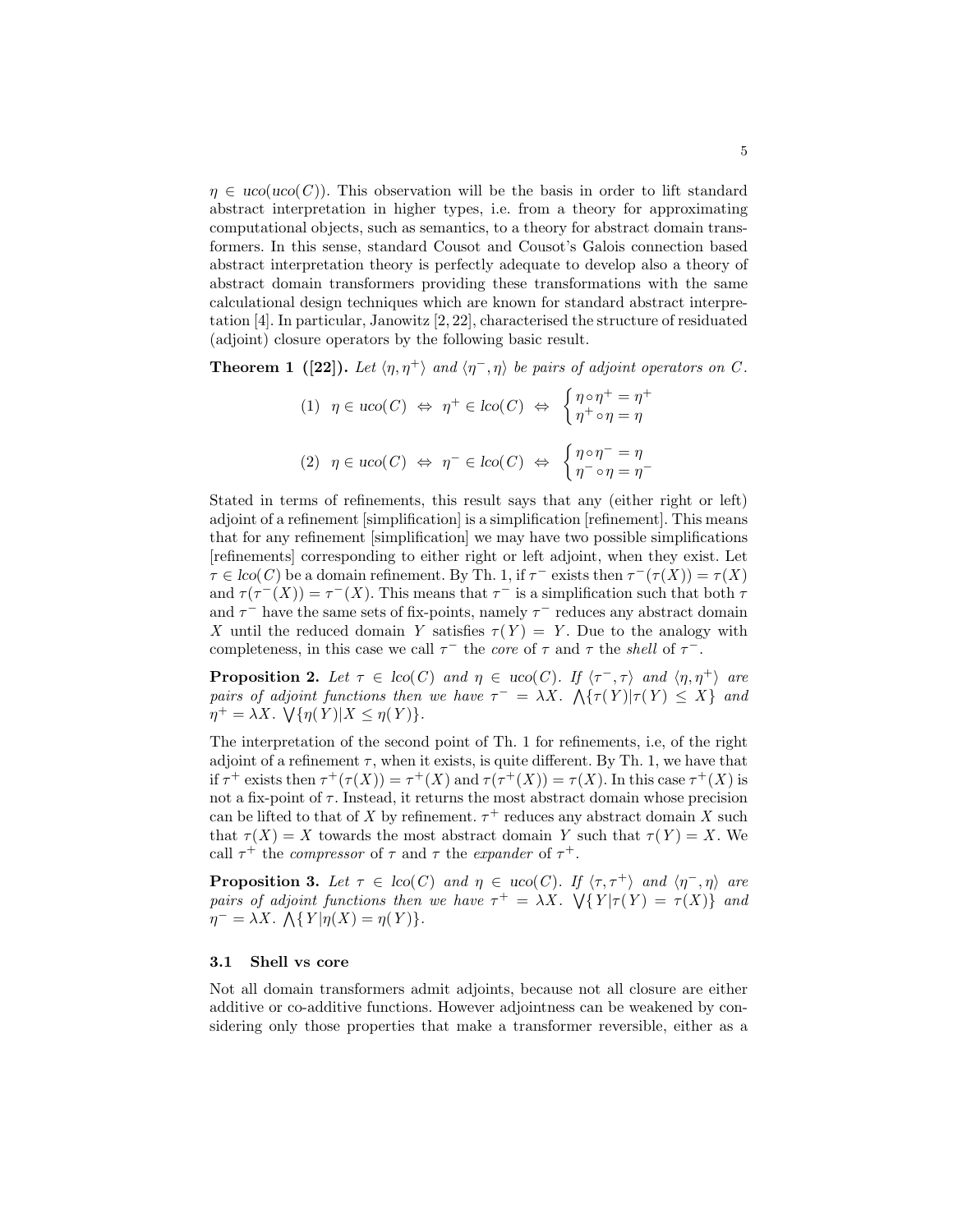pair shell-core or expander-compressor. In the following we describe the properties of invertible refinements since the properties of invertible simplifications can be derived by duality as shown above. By Prop. 2, the relation between the shell  $\tau$  and the core  $\tau^-$  is characterized by the fact that  $\tau^-(X)$  isolates the most concrete domain which is contained in  $X$  and which is a fix-point of  $\tau: \tau^{-}(X) = \bigwedge \{\tau(Y) | X \leq \tau(Y)\}\.$  While  $\tau^{-} \circ \tau = \tau$  always holds for any  $\tau \in \text{lco}(C)$ , the key property which characterizes the pair shell-core,  $\tau \circ \tau^- = \tau^-$ , holds iff  $\langle \tau^-, \tau \rangle$  is a pair of adjoint functions.

**Theorem 4.** Let  $\tau \in \text{lco}(C)$ .  $\tau \circ \tau^- = \tau^-$  holds iff  $\tau$  is co-additive.

This means that the relation between shell and core just holds in the standard adjoint framework. An example of the core/shell is in  $\mathscr{F}$ -completeness, where  $\mathcal{C}^{\mathscr{F}}_f$  is a  $\mathscr{F}$ -completeness core for f iff  $\mathcal{C}^{\mathscr{F}}_f(X) \sqsubseteq Y \Leftrightarrow X \sqsubseteq \mathcal{R}^{\mathscr{F}}_f(Y)$  [15].

#### 3.2 Expander vs compressor

The notion of domain compression was introduced in [11, 16] and later developed for the case of *disjunctive completion*  $\lambda X$ .  $\gamma(X)$ , making a domain a complete join-subsemilattice of the concrete domain (viz. an additive closure), and reduced product, which is the glb in  $uco(C)$ , resp. in [17] and [3]. In view of Janowitz's results we review the theory of domain compression in [18], where the notion of uniform closure was introduced.  $f : C \longrightarrow C$  is join-uniform [18] if for all  $Y \subseteq C$ ,  $(\exists \bar{x} \in Y. \forall y \in Y. f(y) = f(\bar{x})) \Rightarrow (\exists \bar{x} \in Y. f(\forall Y) = f(\bar{x}))$ . Meetuniformity is defined dually. By Prop. 3, the relation between the expander  $\tau$  and its compressor  $\tau^+$  is characterized by the fact that  $\tau^+(X)$  is the most abstract domain which allows us to reconstruct  $\tau(X)$  by refinement:  $\tau^+(X)$  =  $\Box \{ Y | \tau(X) = \tau(Y) \}$ . While  $\tau^+ \circ \tau = \tau^+$  always holds for any  $\tau \in \text{lco}(C)$ , the key property which characterizes the pair expander/compressor, is  $\tau \circ \tau^+ = \tau$ and it holds iff  $\tau$  is join-uniform. Join-uniformity captures precisely the intuitive insight of the pair expander/compressor. If  $\tau$  is join-uniform, and  $x \in C$ , then there always exists a (unique) element  $\bigvee Z$ , such that  $\tau(\bigvee Z) = \tau(x)$  where  $Z = \{y \in C \mid \tau(x) = \tau(y)\}\.$  As observed in [18],  $\tau^+$  may fail monotonicity. In [18] the authors proved that  $\tau^+$  is monotone on a lifted order induced by  $\tau$ . Let  $\tau: C \longrightarrow C$ , the lifted order  $\leq_{\tau} \subseteq C \times C$  is defined as follows:  $x \leq_{\tau} y \Leftrightarrow$  $(\tau(x) \leq \tau(y)) \land (\tau(x) = \tau(y) \Rightarrow x \leq y)$ .  $\leq_{\tau}$  is such that  $\leq \Rightarrow \leq_{\tau}$ . Next theorem strengthen  $[18, Th. 5.10]^2$  proving the equivalence between reversibility and adjointness in  $\leq_{\tau}$  for any refinement.

**Theorem 5.** Let  $\tau \in \text{loc}(L)$  and  $\tau^+ = \lambda x$ .  $\forall \{y | \tau(y) = \tau(x)\}$ . The following facts are equivalent:

- 1.  $\tau \circ \tau^+ = \tau$ ;
- 2.  $\tau$  is join-uniform on  $\leq$ ;
- 3.  $\tau$  is additive on  $\leq_{\tau}$  and the right adjoint of  $\tau$  on  $\leq_{\tau}$  is  $\tau^{+}$ .

<sup>&</sup>lt;sup>2</sup> In [18, Th. 5.10] the authors proved only that  $1 \leftrightarrow 2 \Rightarrow 3$ .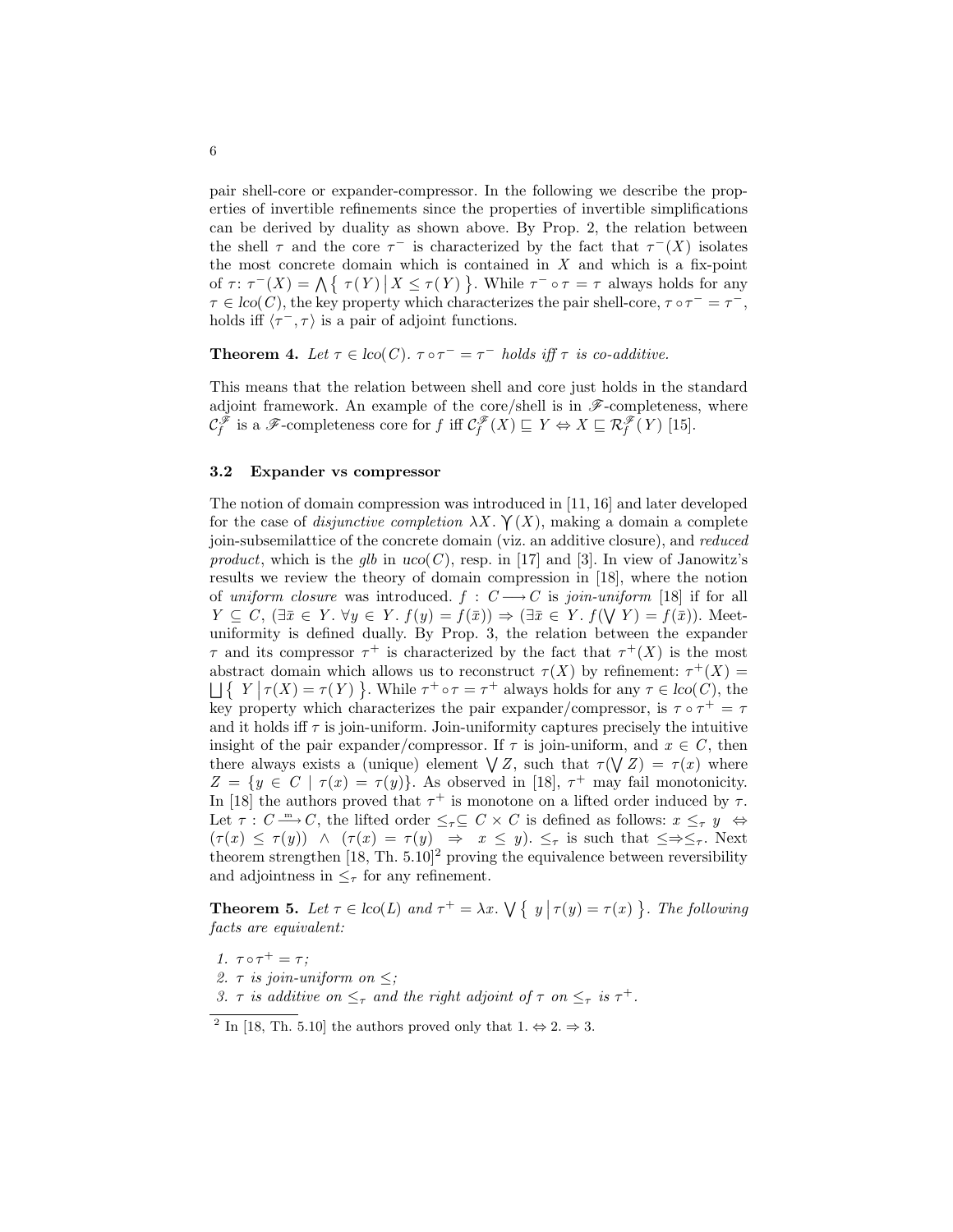The relation between join-uniformity and meet-uniformity is preserved by the relation of adjointness.

**Proposition 6.** Let  $\tau \in \text{loc}(L)$  be a join-uniform operator on  $\leq$ . Then we have  $\tau^+(x) = \sqrt{\{y|\tau(x) = \tau(y)\}}$  is meet-uniform on  $\leq$ .

Unfortunately, the inverse implication of Prop. 6 does not hold in general.

Example 7. In the picture on the right, we provide an example where the map  $\tau^+$  (denoted with dashed arrows) is meet-uniform, while  $\tau$  is not join-uniform. Indeed, note that  $\tau^+ = \lambda X$ . T, which is clearly meet-uniform, while  $\tau$ is not join-uniform since, for instance,  $\tau(x) = \tau(y) \neq \top$ , but  $\tau(x \vee y) = \tau(\top) = \top$ .



Examples of join-uniform refinements include disjunctive completion and reduced product, where the corresponding compressors are the *disjunctive base* [17] and complementation [3]. Both are compressors associated with completeness refinements, the first being  $\mathscr{F}$ -completeness w.r.t. disjunction and the second being  $\mathscr{B}$ -completeness w.r.t. conjunction, i.e.  $\mathscr{F}$ -completeness w.r.t. implication [21, 20]. The problem of studying whether a generic completeness refinement admits a compressor has been investigated with the aim of finding a characterization of all the functions  $f$  such that the corresponding completeness refinement has the compressor. The only known characterisation is in [12], for the case of F-completeness. In this case the authors provide an algorithmic construction which is based on the the notion of  $f$ -reducible element, i.e. those elements that can be generated by others by means of the function  $f$  or by Moore closure. If all the f -irreducible elements form an abstract domain, then this is called the complete base and the compressor locally (i.e., for the particular abstract domain to which we apply the algorithm) exists.



Fig. 1. Basic abstract domain transformers.

## 3.3 Transforming abstractions for transforming policies

By transforming abstractions in abstract non interference (Eq. 1), we transform the corresponding non-interference policy. In particular, if we transform the input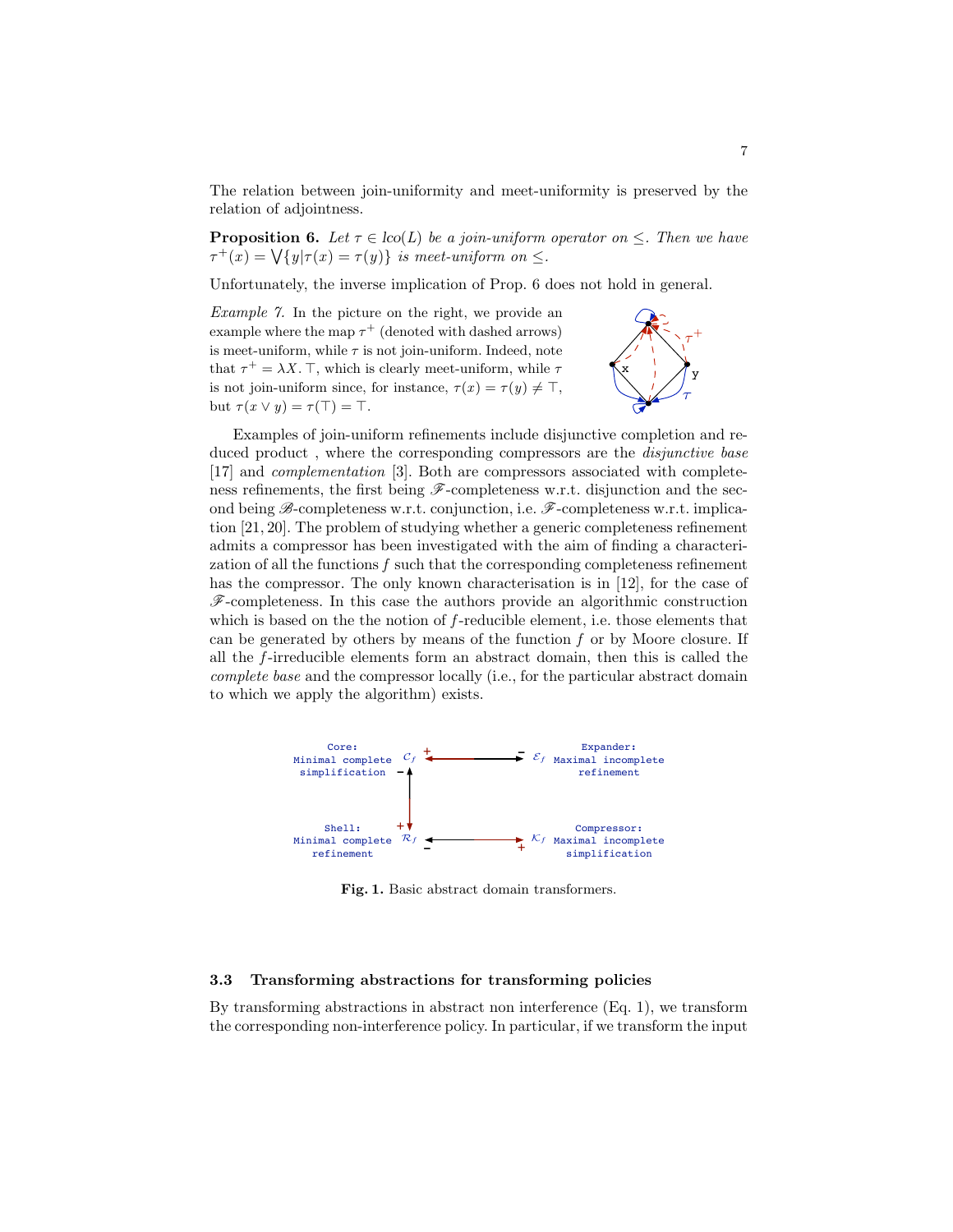abstraction we transform the declassification policy, while when we transform the output abstraction we transform the attacker policy [14]. Let us see the meaning of the shell/core and expander/compressor transformations in these cases.

Shell: The maximal released information by an attacker. The shell minimally refines the domain  $\mathcal{H}_{\eta}^{\phi}$  in order to satisfy Eq. 1 [14]. When the equation does not hold, it means that the given attacker is able to disclose more information than what is modelled by  $\phi$  about the private input. In non-interference, disclosing means observing variations in the  $\rho$  abstraction of the output due to input variations not modelled by  $\phi$ . In other words, there are at least two private inputs  $h_1$  and  $h_2$  with the same property  $\phi$  which generate a different  $\rho$  property in output. Therefore in order to characterise the closest declassification policy satisfied by the program, namely the maximal information disclosed by the attacker, we have to refine the policy  $\phi$ , and in particular we have to distinguish by  $\phi$  the values  $h_1$  and  $h_2$ , above. This is what the shell does, by modelling the minimal amount of distinguishable values that the attacker is able to observe. We denote by  $\mathcal{R}_{\mathbb{F}_P}^{\mathcal{H}_{\rho}}$  $H_{\rho}(\mathcal{H}_{\eta}^{\phi})$  this transformation.

*Example 8.* Consider the program fragment:  $P \stackrel{\text{def}}{=} l := l * h^2$ , with  $l : L$  and  $h : H$ . We want to find the shell in order to make the input/outpur pair of abstract domains  $\langle \mathcal{H}, \mathcal{H}_{\text{Par}} \rangle$ , where  $\text{Par} \stackrel{\text{def}}{=} \{ \mathbb{Z}, 2\mathbb{Z} + 1, 2\mathbb{Z}, \varnothing \}$ , complete for  $[\![\bar{P}]\!]$ . Let  $\mathcal{H}^{\text{def}}_{\text{ad}} \mathcal{H}^{\text{id}}_{\text{ad}}$ .

$$
\mathcal{R}^{\mathcal{H}_{Par}}_{\llbracket P\rrbracket}(\mathcal{H}) = \mathcal{H} \sqcap \left( \left\{ \begin{matrix} \langle \mathbb{Z}, \mathbb{Z} \rangle, \langle \mathbb{Z}, 2\mathbb{Z} \rangle \cup \langle 2\mathbb{Z}, 2\mathbb{Z}+1 \rangle, \langle 2\mathbb{Z}+1, 2\mathbb{Z}+1 \rangle, \\ \langle 2\mathbb{Z}+1, 2\mathbb{Z} \rangle, \varnothing \end{matrix} \right\} \right)
$$

Note that  $\langle 2\mathbb{Z}, 2\mathbb{Z} + 1 \rangle$ ,  $\langle 2\mathbb{Z}, l \rangle \in \mathcal{R}_{par}^{\mathcal{H}_{Par}}(\mathcal{H})$  for each  $l \in 2\mathbb{Z} + 1$ . For instance, in this case  $\mathcal{H}_{Par}(\llbracket P \rrbracket(\mathcal{R}_{\llbracket P \rrbracket}^{\mathcal{H}_{Par}}(\mathcal{H})(\langle 2, 3 \rangle))) = \mathcal{H}_{Par}^{\mathcal{H}}(\llbracket P \rrbracket(\langle 2\mathbb{Z}, 3 \rangle)) = \langle \mathbb{Z}, 2\mathbb{Z} \rangle = \mathcal{H}_{Par}(\llbracket P \rrbracket(\langle 2, 3 \rangle)).$ 

Core: The most powerful attacker for a declassification policy. The core minimally transform the domain  $\mathcal{H}_{\rho}$  in order to satisfy Eq. 1 [14]. Exactly as before, when the equation does not hold, it means that the attacker, observing ρ, is able to disclose more information than what is modelled by φ about the private input. In this case we simplify the model of the attacker. If there are at least two private inputs  $h_1$  and  $h_2$  having the same property  $\phi$  which generate a different  $\rho$  property in output, then we decide to simplify the attacker making the corresponding output values indistinguishable. The core of  $\mathcal{H}_{\rho}$  collapses all the outputs generated by private inputs with a different  $\phi$  property. In this way, we are able to characterize, given a declassification policy  $\phi$ , the most powerful attacker, weaker than  $\rho$ , which is harmless, namely unable to disclose any information about  $\phi$  of private data. We denote by  $\mathcal{C}_{\llbracket P \rrbracket}^{\mathcal{H}_{\phi}^{\phi}}(\mathcal{H}_{\rho})$  this tranformation.

*Example 9.* Let the program  $P \stackrel{\text{def}}{=}$  while  $h \neq 0$  do  $l := 2l; h := 0$  endw, with  $l : L$  and  $h$ : H.  $\mathcal{C}_{\mathbb{H}^n}^{\mathcal{H}}(\mathcal{H}_{id}) = \{ \langle \mathbb{Z}, L \rangle \mid \forall l \in \mathbb{V}^{\mathbb{L}} \cdot l \in L \Leftrightarrow 2l \in L \}$  makes  $\langle \mathcal{H}, \mathcal{H}_{id} \rangle$  complete for *n* . n.  $C_{[P]}(N_{id}) = \sqrt{2}$ ,  $D_i \mid N \in \mathbb{V}$  .  $i \in D \iff 2i \in D_f$  makes  $\langle N, N_{id} \rangle$  complete for  $[P]$ . It is easy to show that  $C_{[P]}^{\mathcal{H}}(\mathcal{H}_{id})$  is the abstract domain  $\gamma(\{n\{2\}^{\mathbb{N}} \mid n \in 2\mathbb{Z} + 1\})$ , where  ${2}^N \stackrel{\text{def}}{=} {2^k \mid k \in \mathbb{N}}$ . Then  $\mathcal{C}_{\llbracket P \rrbracket}^{\mathcal{H}}(\mathcal{H}_{id})([\llbracket P \rrbracket(\mathcal{H}_{id})([\llbracket P \rrbracket(\mathcal{H}_{id})([\llbracket P \rrbracket(\mathcal{H}_{id})]) = \mathcal{C}_{\llbracket P \rrbracket}^{\mathcal{H}}(\mathcal{H}_{id})([\llbracket P \rrbracket(\mathcal{H}_{id})([\llbracket P \rrbracket(\mathcal{H}_{id})([\llbracket Z, \{10\})]) = \mathcal{C}_{\llbracket P \$  $\langle \mathbb{Z}, \overline{5}\{2\}^{\mathbb{N}}\rangle.$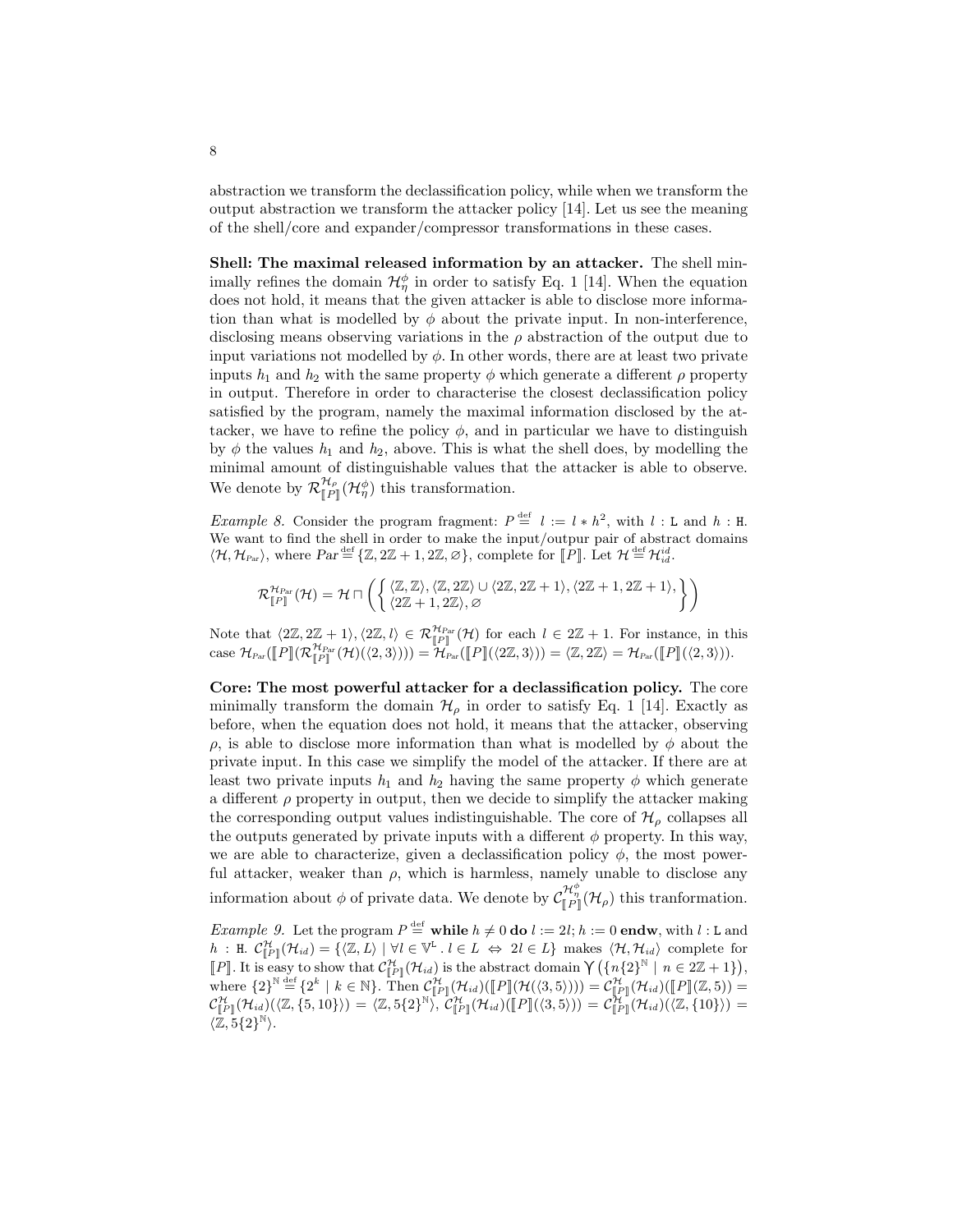Expander. Let us consider the left adjoint of the core. In this case we look for the more concrete attacker, which adjoints the same harmless one. This is interpreted by saying that the expander provides the inferior limit to the range of all the attacks making a given policy insecure. In other words it provides the most successful attack for the given policy.

*Example 10.* Consider the program fragment  $P \stackrel{\text{def}}{=} l := 2h$ . We can easily show that the most powerful harmless attacker is the one that cannot distinguish even numbers, i.e.,  $\Upsilon({2\mathbb{Z}}, {1}, {3}, \ldots)$ ). Suppose now that the initial observer of the program in output observes  $\rho = {\mathbb{Z}, 2\mathbb{Z} \setminus \{0\}, \{0\}, 2\mathbb{Z} + 1, \emptyset\}.$  Then we obtain that the most powerful harmless attacker which is more abstract than  $\rho$  is Par. At this point the compressor provides the most concrete abstraction, whose core is exactly Par. We can show that this abstraction is  $\gamma({2\mathbb{Z}+1}, {0}, {2}, {4}, \ldots)$ . We can interpret this abstraction as the most powerful malicious attacker, namely the one that is able to exploit as much as possible the failure of the non-interference policy, since it can disclose the exact value of h. Any more abstract domain, has to confuse some even numbers, for instance it can confuse 0 with 2, which means that it cannot distinguish when  $h = 0$  and  $h = 1$ .

Compressor. Finally, let us consider the right adjoint of the completeness shell. In this case we look for the most abstract declassification policy which cannot capture what is indeed released by the attacker observing the program. Also in this case, we interpret this abstraction as a superior limit to the range of all the policies which are inadequate to protect a program from an attacker.

*Example 11.* Consider the program  $P \stackrel{\text{def}}{=} \mathbf{if} \; h = 0$  then  $l := 0$  else  $l := |l|(h/|h|)$ , where |x| is the absolute value of x. Let the declassification policy  $\phi = \{Z_{n} > 0, 0, \emptyset\}$ . The wlp<sup>P</sup> is  $\{l = 0 \mapsto h = 0, l > 0 \mapsto h > 0, l < 0 \mapsto h < 0\}$  hence, the information released is  $\phi' = {\mathbb{Z}, \geq 0, \neq 0, \leq 0, > 0, 0, < 0, \varnothing}.$  If we compute the compressor then we obtain  $\phi'' = \lambda X$ . Z, which means that every policy between  $\phi'$  and  $\phi''$  is not able to protect the program.

## 4 The geometry of completeness semantic transformers

In this section, we introduce a completely symmetric construction for semantic transformers. The problem is: Can we (minimally) transform the semantics in order to satisfy completeness? The transformation is made in two steps: first we induce *completeness*, and then we force *monotonicity* by using standard results on function transformers in [7], since in some cases, the completeness transformation may generate not monotone functions. Recall that any function can be transformed to the closest (from below and from above) monotone function by considering the following basic transformers [7]:

$$
\mathbb{M}^{\downarrow} \stackrel{\text{def}}{=} \lambda f. \lambda x. \bigwedge \{ f(y) \, \big| \, y \ge x \, \} \qquad \mathbb{M}^{\uparrow} \stackrel{\text{def}}{=} \lambda f. \lambda x. \bigvee \{ f(y) \, \big| \, y \le x \, \}
$$

Before introducing these transformers we have to understand what we mean by minimally transforming semantics. As usual we consider a lattice of functions where maps are point-wise ordered:  $f \subseteq g$  iff  $\forall x \in C$ .  $f(x) \le g(x)$ . Hence, a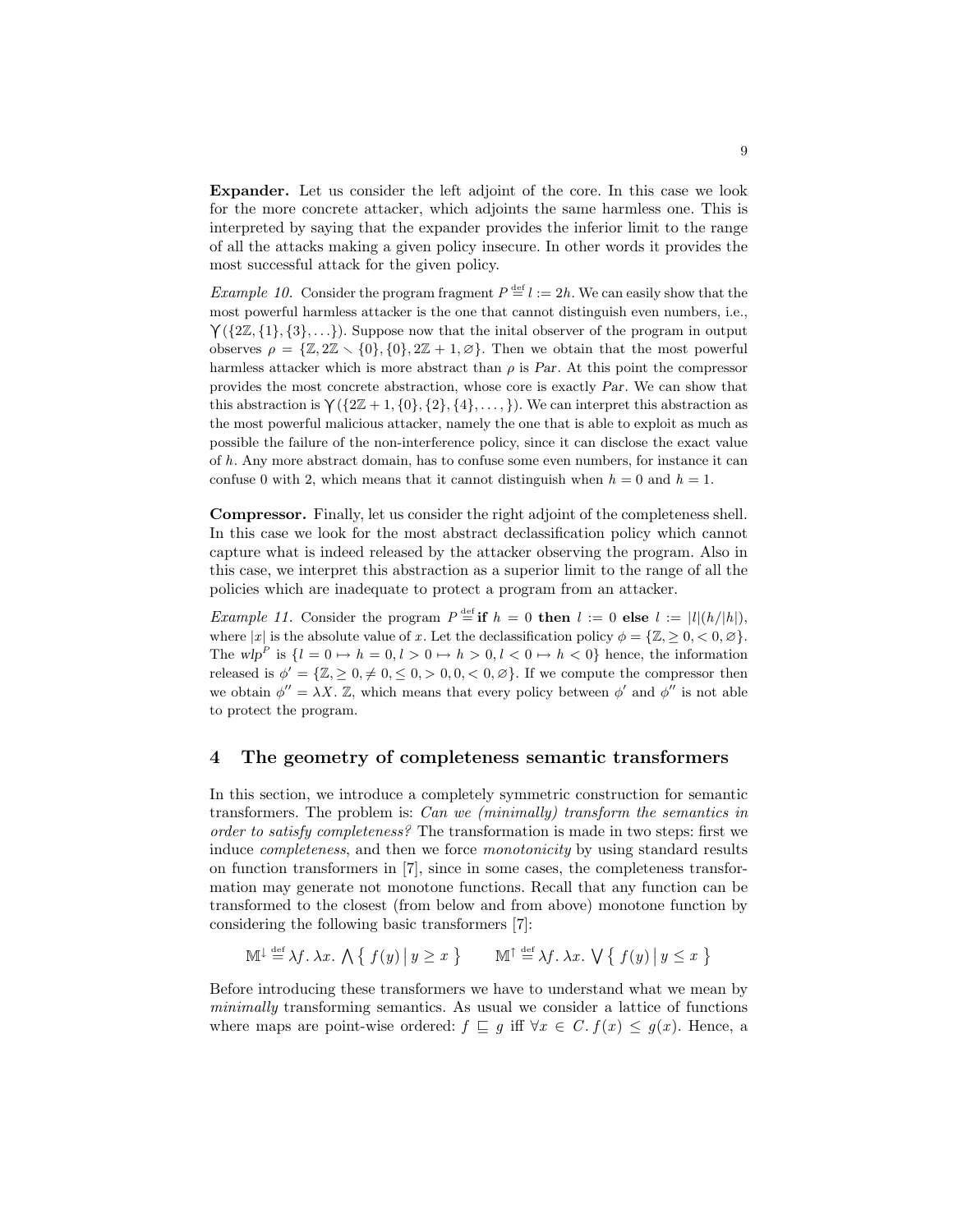minimal transformation of  $f$  finds the closest function, by reducing or increasing the images of f, wrt. a given property we want to hold for  $f$  (in this context, completeness). In abstract interpretation this corresponds to find the closest (viz., least abstraction or concretisation) of the semantics such that completeness holds for a given pair of abstractions. In the following, for simplicity, we consider the case of forward completeness.

#### 4.1 Transforming semantics for inducing forward completeness

Moving upwards. Let us consider first the case of increasing a given function  $f: C \longrightarrow C$  in order to induce completeness with respect to two fixed abstractions  $\eta, \rho \in uco(C)$ . We first observe that such a minimal transformation exists, namely the set  $\{h : C \longrightarrow C \mid f \sqsubseteq h, \rho \circ h \circ \eta = h \circ \eta\}$  has the minimal element. The following result proves that we can always minimally increase a given monotone function  $f$  in order to induce completeness.

**Theorem 12.** The set  $\left\{ f : C \longrightarrow C \mid \rho \circ f \circ \eta = f \circ \eta \right\}$  is an upper closure operator on  $\langle C \stackrel{m}{\longrightarrow} C, \sqsubseteq \rangle$ .

For any  $f \in C \longrightarrow C$  and  $\eta, \rho \in uco(C)$  define

$$
\mathbb{F}_{\eta,\rho}^{\uparrow} \stackrel{\text{def}}{=} \lambda f. \lambda x. \begin{cases} \rho \circ f(x) & \text{if } x \in \eta(C) \\ f(x) & \text{otherwise} \end{cases}
$$

**Lemma 13.** Let  $f: C \longrightarrow C$ . Then

$$
\mathbb{F}_{\eta,\rho}^{\uparrow}(f) = \prod \left\{ h : C \longrightarrow C \, \middle| f \sqsubseteq h, \ \rho \circ h \circ \eta = h \circ \eta \right\}.
$$

The function  $\mathbb{F}^{\uparrow}_{\eta,\rho}(f)$  is not the one we look for since it may lack monotonicity. Next example shows that  $\mathbb{F}^{\uparrow}_{n,\rho}(f)$  may not be monotone for some  $f: C \longrightarrow C$ .

Example 14. Consider the pictures on the right. The (purple) circled points are those in  $\rho$  and the (green) arrows in the picture (a) represent  $f$ . The (purple) arrows in the picture  $(b)$  are those of the map obtained from  $f$ by applying  $\mathbb{F}^{\uparrow}$  which is clearly not monotone.



The lack of monotonicity is due to the fact that, in order to minimally transform f, only the images of the elements in  $\eta$  are modified, leaving unchanged the images of all the other elements. Indeed monotonicity fails when we check it between the new image of one element in  $\eta$  and one outside. We need therefore to apply the transformer  $\mathbb{M}^{\uparrow}$  for finding the best *monotone* transformation of f which is complete for the pair of abstractions  $\eta, \rho \in u\text{co}(C)$ . Define  $\mathcal{F}_{\eta,\rho}^{\uparrow}\stackrel{\scriptscriptstyle\rm def}{=} \lambda f$  .  $\mathbb{M}^{\uparrow}\circ \mathbb{F}_{\eta,\rho}^{\uparrow}(f)$  .

Theorem 15. Let  $f: C \longrightarrow C$ .

$$
\mathcal{F}_{\eta,\rho}^{\uparrow}(f) = \prod \left\{ h : C \xrightarrow{m} C \middle| f \sqsubseteq h, \ \rho \circ h \circ \eta = h \circ \eta \right\}.
$$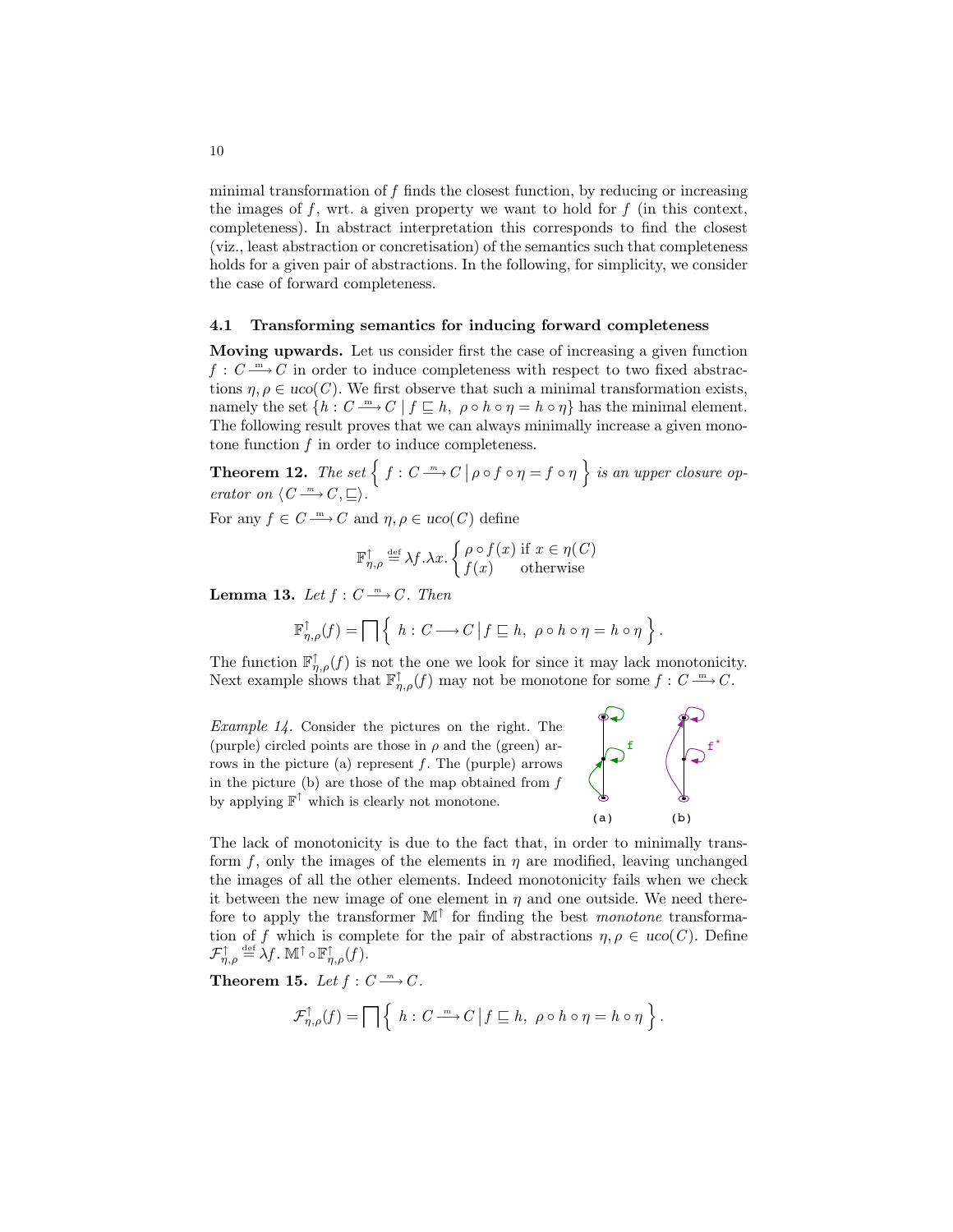Moving downwards. We consider the maximal approximation from below of a given  $f: C \longrightarrow C$ , making it complete This exists unique under some hypothesis.

**Theorem 16.** The set  $\{f : C \longrightarrow C \mid \rho \circ f \circ \eta = f \circ \eta\}$  is a lower closure operator on  $\langle C \longrightarrow C, \sqsubseteq \rangle$  iff  $\rho$  is additive.

For any  $f: C \longrightarrow C$  and additive closure  $\rho \in uco(C)$ , define:

$$
\mathbb{F}_{\eta,\rho}^{\downarrow} \stackrel{\text{def}}{=} \lambda f. \lambda x. \begin{cases} \rho^+ \circ f(x) \text{ if } x \in \eta(C) \\ f(x) \text{ otherwise} \end{cases}
$$

Lemma 17. Let  $f: C \longrightarrow C$ , then

$$
\mathbb{F}_{\eta,\rho}^{\downarrow}(f) = \bigsqcup \left\{ h : C \longrightarrow C \, \middle| \, f \sqsupseteq h, \, \rho \circ h \circ \eta = h \circ \eta \right\}
$$

Example 18. Consider the pictures on the right. The (purple) circled points are those in  $\rho$  and the (green) arrows on picture  $(a)$ are those of  $f$ . The (purple) arrows on the picture  $(b)$  are those of the map obtained from f by means of  $\mathbb{F}^{\downarrow}$ , and this map is clearly not monotone.



Again, the lack of monotonicity is due to the fact that, in sake of minimality, the transformers changes the image by f of only some elements, those of  $\eta$ . Again we apply the transformer  $\mathbb{M}^{\downarrow}$  for finding the best monotone transformation of f. Next theorem shows that it is not necessary a fix-point transformation since the monotone transformer does not change the completeness of functions obtained by  $\mathbb{F}^{\downarrow}$ . Define  $\mathcal{F}_{\eta,\rho}^{\downarrow} \stackrel{\text{def}}{=} \lambda f$ .  $\mathbb{M}^{\downarrow} \circ \mathbb{F}^{\downarrow}(f)$ .

**Theorem 19.** Let  $f: C \longrightarrow C$ , then

$$
\mathcal{F}_{\eta,\rho}^{\downarrow}(f) = \bigsqcup \left\{ h : C \xrightarrow{m} C \, \middle| \, f \sqsupseteq h, \, \rho \circ h \circ \eta = h \circ \eta \right\}.
$$

Next result tells us that the completeness transformers, moving in opposite directions in the lattice of functions, are indeed adjoint transformers whenever both exist, namely when the output abstraction  $\rho$  is additive, i.e.  $\gamma(\rho) = \rho$ .

**Theorem 20.** If  $\rho \in uco(C)$  is additive then  $(\mathbb{F}_{\eta,\rho}^{\uparrow})^+ = \mathbb{F}_{\eta,\rho}^{\downarrow}$ .

#### 4.2 Transforming semantics for inducing forward incompleteness

Consider the two  $\mathscr{F}-$ completeness transformers for making functions complete for a given pair of domains,  $\eta$  on the input and  $\rho$  on the output. We proved that  $\mathcal{F}_{\eta,\rho}^{\uparrow} \in \text{uco}(C \longrightarrow C)$  and  $\mathcal{F}_{\eta,\rho}^{\downarrow} \in \text{loc}(C \longrightarrow C)$ . We prove that their adjoint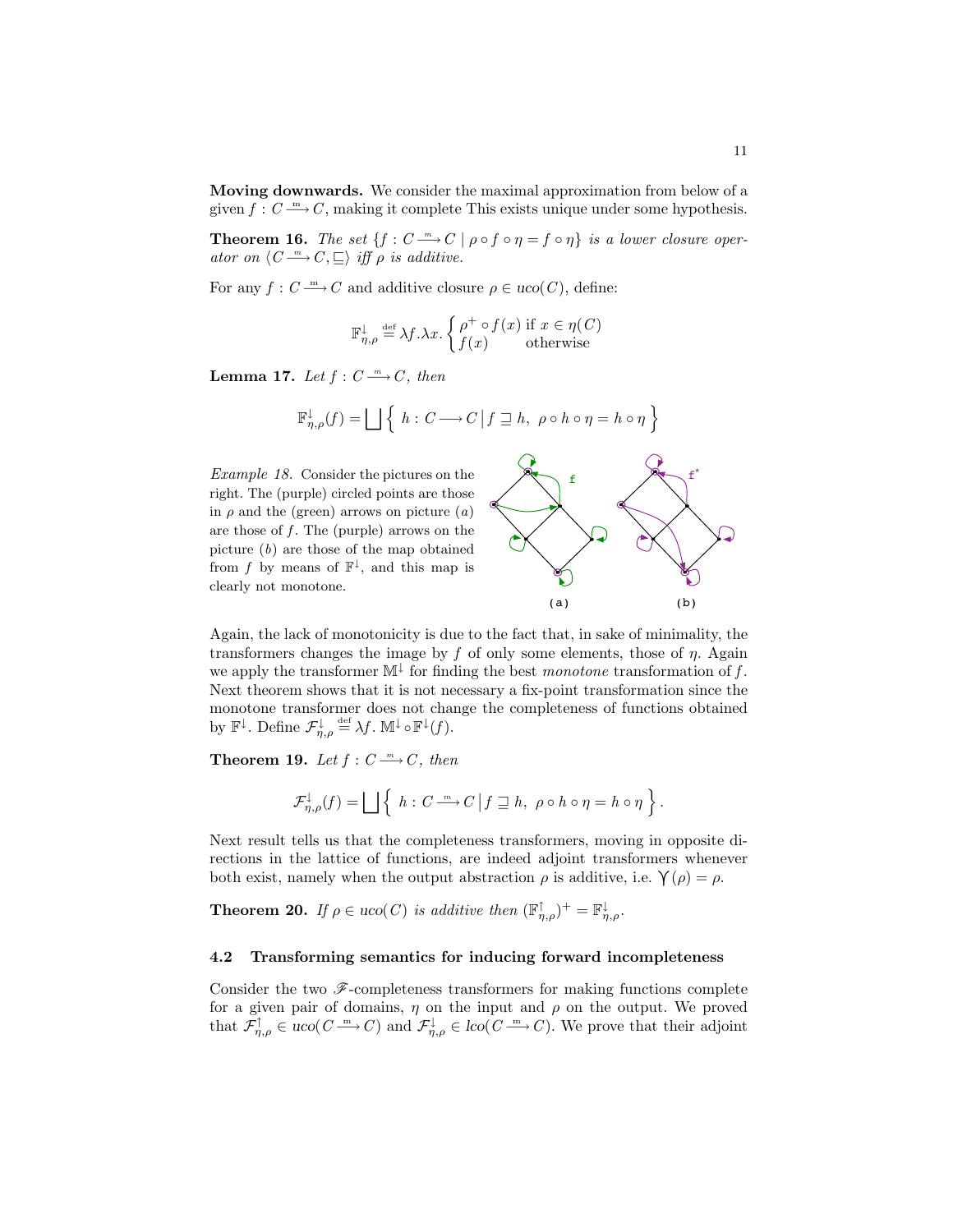functions increase incompleteness. Given a function  $f$ , we look for the most distant function with the same complete transformation as  $f$ . In particular, when we consider  $\mathcal{F}_{\eta,\rho}^{\uparrow}$ , we look for the smallest function with the same transformation complete transformation as  $f$  which surely includes the maximal amount of incompleteness. A dual reasoning can be done for the other transformation following Janowitz's results.



Fig. 2. Basic semantic transformers.

Moving upwards. The corresponding right adjoint, when it exists (see Sec. 3), of  $\mathcal{F}_{\eta,\rho}^{\downarrow}$  is  $\mathcal{O}_{\eta,\rho}^{\uparrow}(f) \stackrel{\text{def}}{=} \bigsqcup\{g: C \stackrel{\text{m}}{\longrightarrow} C \mid \mathcal{F}_{\eta,\rho}^{\downarrow}(g) = \mathcal{F}_{\eta,\rho}^{\downarrow}(f)\}.$  Being  $\mathcal{F}_{\eta,\rho}^{\downarrow}$  the composition of two function transformations, we study first the adjoint operation associated with  $\mathbb{F}^{\downarrow}$ :  $\mathbb{O}_{\eta,\rho}^{\uparrow}(f) \stackrel{\text{def}}{=} \bigsqcup\{g: C \longrightarrow C \mid \mathbb{F}_{\eta,\rho}^{\downarrow}(g) = \mathbb{F}_{\eta,\rho}^{\downarrow}(f)\}$  and then prove that we can always apply the monotonicity transformer afterwards. As observed in Sect. 3, this adjoint operator may not always exist. Moreover, in the previous section we also observed that  $\mathbb{F}^{\downarrow}$  may not always exist. Next theorem tells us that the incompleteness transformer exists when  $\rho^+$  is join-uniform, which implicitly says that  $\rho^+$  exists, namely that we also need  $\rho$  additive.

**Theorem 21.** The transformer  $\mathbb{O}_{\eta,\rho}^{\uparrow}(f) \in \text{uco}(C \rightarrow C)$  iff  $\rho^+$  exists and it is join-uniform. In this case

$$
\mathbb{O}_{\eta,\rho}^{\uparrow}(f)(x) = \begin{cases} (\rho^+)^+(f(x)) = \bigvee \left\{ \begin{array}{c} y \mid \rho^+(y) = \rho^+(f(x)) \end{array} \right\} \text{ if } x \in \eta \\ \text{otherwise} \end{cases}
$$

Note that, also in this case, the transformer does not change all the elements, but only those in  $\eta$ . This implies that, also in this case, the function obtained by applying O<sup>↑</sup> is not necessarily monotone, even if applied to a monotone function.

Example 22. Consider  $\eta = \rho$ . In picture (a) the (purple) circled points are those in  $\rho$  (and in  $\rho^+$ ) and the (blue) arrows corresponds to the function  $f$ . In picture (b) we have represented with (green) circled points the closure  $(\rho^+)^+$  (which is an uco on the lifted order). We note that the transformation induced by  $\mathbb{O}^{\uparrow}$  represented with a dotted line, is non monotone.



By applying  $\mathbb{M}^{\downarrow}$  we obtain the monotone one represented with a dashed line.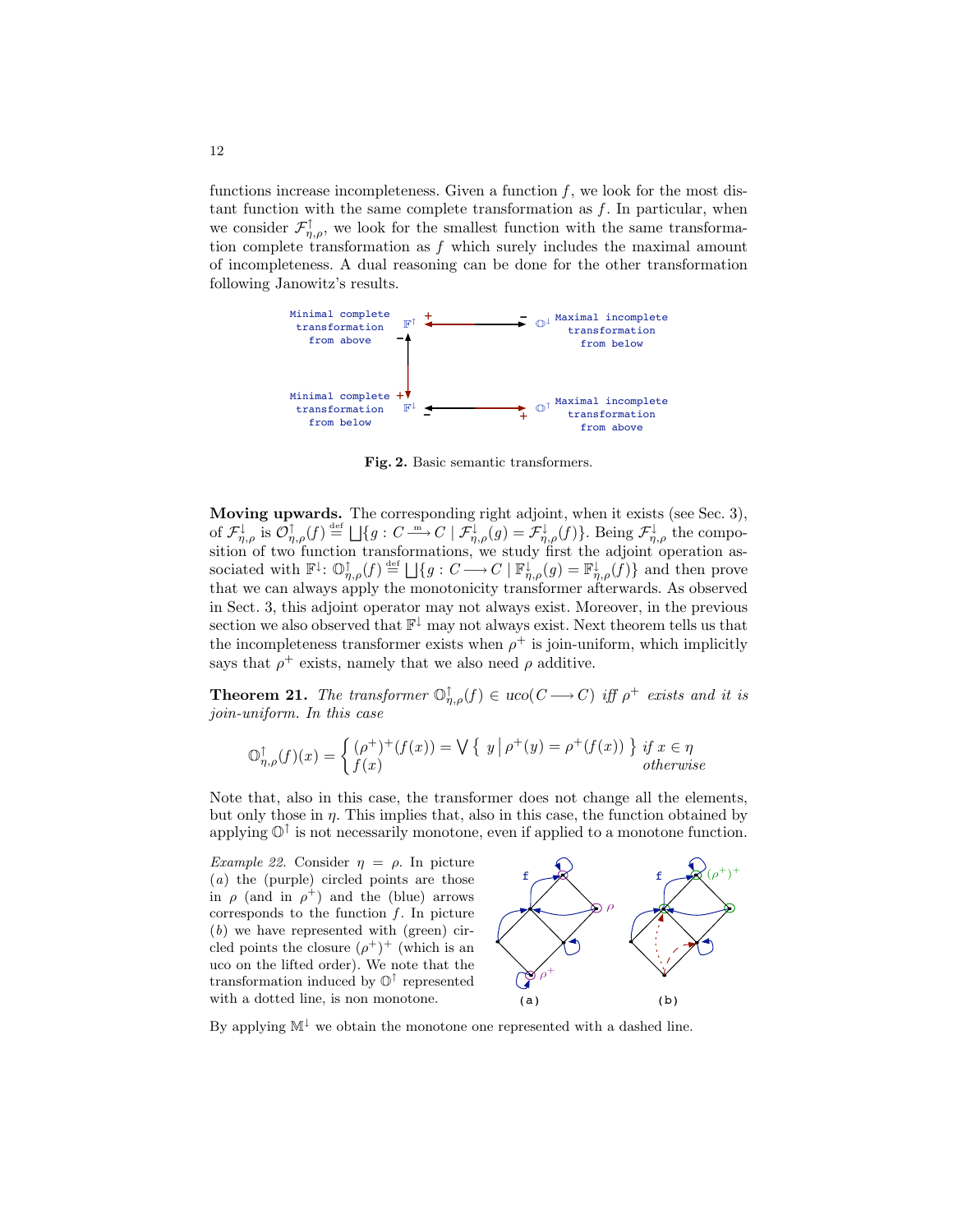The example above shows that by applying the transformer  $M^{\downarrow}$  we still obtain a monotone incomplete function. Next result proves that the transformer M<sup>↓</sup> does not change the class of complete functions, hence we can always make the monotonicity transformation if necessary, without having to reapply  $\mathbb{O}^{\uparrow}$ .

## Theorem 23.

If  $f: C \longrightarrow C$  then  $\mathbb{F}_{\eta,\rho}^{\downarrow} \circ \mathbb{M}^{\downarrow} \circ \mathbb{O}_{\eta,\rho}^{\uparrow}(f) = \mathbb{F}_{\eta,\rho}^{\downarrow}$  and  $\mathcal{O}_{\eta,\rho}^{\uparrow}(f) \sqsupseteq \mathbb{M}^{\downarrow} \circ \mathbb{O}_{\eta,\rho}^{\uparrow}(f)$ .

At this point, we have that  $\mathbb{O}^{\uparrow}$  is the adjoint of a transformer inducing completeness, hence intuitively it induces incompleteness. Clearly, we wonder if there are complete functions which are fix-point of O<sup>↑</sup> . Next theorem proves that  $\mathbb{O}^{\uparrow}$  does not always transform a complete function into an incomplete one. This is the case when no incomplete functions are available.

**Theorem 24.** If  $f : C \longrightarrow C$  then  $\mathbb{O}_{\eta,\rho}^{\uparrow}(f)$  is complete iff for each  $x \in C$  we have  $\{ y \mid \rho^+(y) = \rho \circ f \circ \eta(x) \} = \{ f \circ \eta(x) \}.$ 

In Fig. 3 (a) we show an example where the condition above holds also for non-trivial functions and closures where  $\eta = \rho$ . In the picture the closure is represented with (purple) circled points and the map with (green) arrows. This is a non-trivial complete function which is a fix-point of the transformer. In Fig. 3



Fig. 3. Incompleteness transformations examples.

(b) and (c) we show a case where a complete function is indeed transformed in an incomplete one by the transformer. Again, in Fig. 3 (b) the closure  $\rho$  (and  $\rho^+$ ) is represented with (purple) circled points and the function f, for which the domain is complete, is represented with (blue) arrows.  $\mathbb{O}_{\eta,\rho}^{\uparrow}(f)$  is in Fig. 3 (c).

Moving downwards. We close our construction of semantic transformers by characterising an incompleteness transformer associated with the left-adjoint of  $\mathcal{F}_{\eta,\rho}^{\uparrow}$ , in the sense of expansion:  $\mathcal{O}_{\eta,\rho}^{\downarrow}(f) = \prod\{g : C \longrightarrow C \mid \mathcal{F}_{\eta,\rho}^{\uparrow}(g) = \mathcal{F}_{\eta,\rho}^{\uparrow}(f)\}$ when it exists (see Sect. 3). As in the previous case, we study the following transformation first  $\mathbb{O}_{\eta,\rho}^{\downarrow}(f) \stackrel{\text{def}}{=} \prod\{g: C \longrightarrow C \mid \mathbb{F}_{\eta,\rho}^{\uparrow}(g) = \mathbb{F}_{\eta,\rho}^{\uparrow}(f)\}\.$  While  $\mathbb{F}_{\eta,\rho}^{\uparrow}$  always exists,  $\mathbb{O}_{\eta,\rho}^{\downarrow}$  may not always exist. Next theorem proves that the incompleteness transformer exists when  $\rho^-$  exists, namely when  $\rho$  is meet-uniform.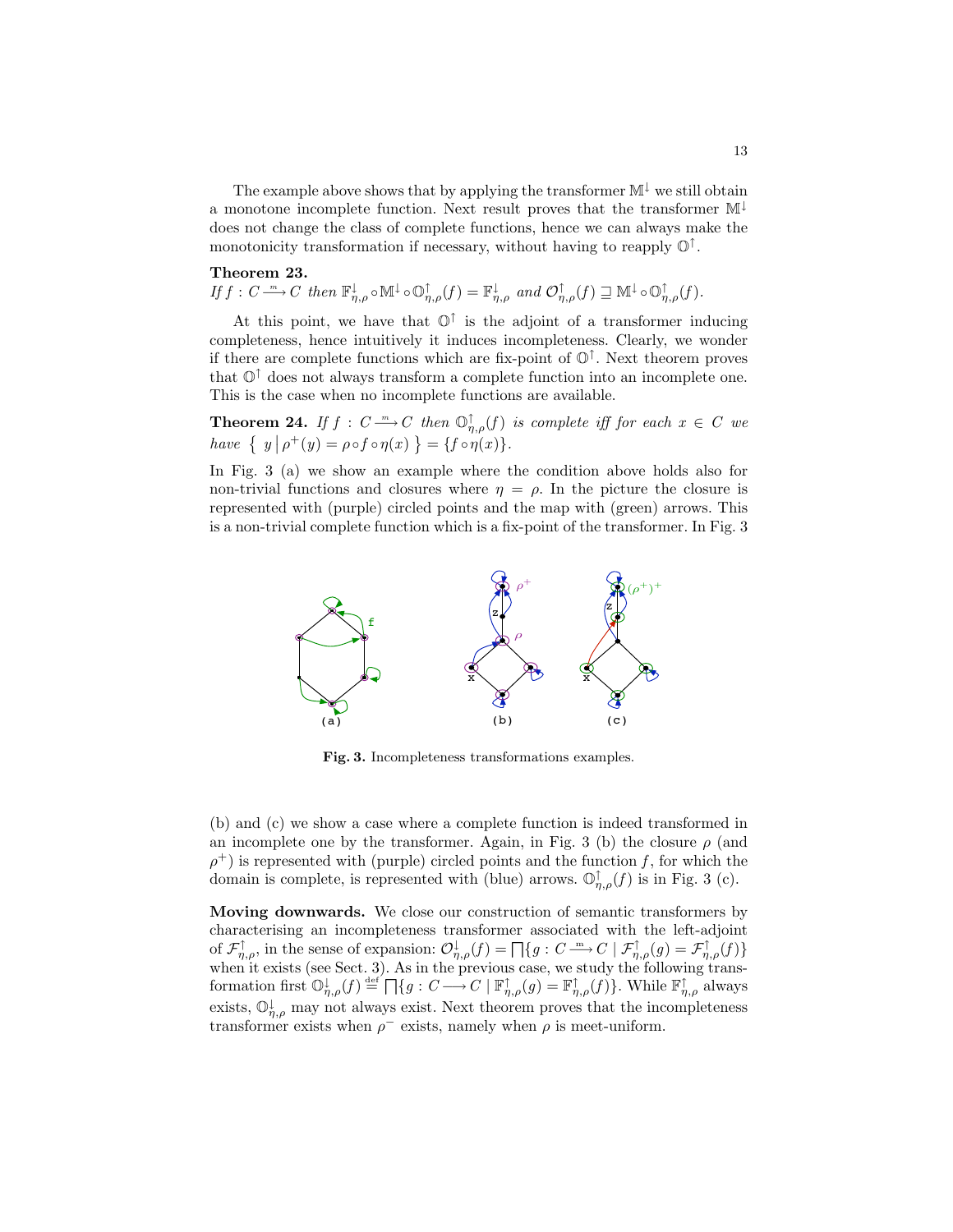**Theorem 25.**  $\mathbb{O}_{\eta,\rho}^{\downarrow}(f) \in \text{loc}(C \longrightarrow C)$  iff  $\rho$  is meet-uniform. In this case

$$
\mathbb{O}_{\eta,\rho}^{\downarrow}(f)(x) = \begin{cases} \rho^{-}(f(x)) = \bigwedge \left\{ y \, \middle| \, \rho(y) = \rho(f(x)) \right\} \text{ if } x \in \eta \\ f(x) \qquad \text{otherwise} \end{cases}
$$

Exactly as it happens in all previous cases, the transformer does not change all the elements, but only those in  $\eta$ . This implies that the function obtained by  $\mathbb{O}^{\downarrow}$ may not be monotone, even if we start with a monotone function  $f$ .

Example 26. Consider the pictures on the right, where  $\eta = \rho$ . Here we have an example of transformation which returns a non monotone function. We see in picture (b), the closure  $\rho^-$  denoted with (green) circled points. The transformed map is the one represented in picture (b) with (red) dashed lines. Note that  $\mathbb{M}^{\uparrow}(\mathbb{O}_{\eta,\rho}^{\downarrow}(f))=f$ .



## Theorem 27.

If  $f: C \longrightarrow C$  then  $\mathbb{F}_{\eta,\rho}^{\uparrow} \circ \mathbb{M}^{\uparrow} \circ \mathbb{O}_{\eta,\rho}^{\downarrow}(f) = \mathbb{F}_{\eta,\rho}^{\uparrow}$  and  $\mathcal{O}_{\eta,\rho}^{\downarrow}(f) \sqsubseteq \mathbb{M}^{\uparrow} \circ \mathbb{O}_{\eta,\rho}^{\downarrow}(f)$ .

Also in this case, we consider the case when this trasformation induces incompleteness. Namely, we wonder when  $\rho \circ \mathbb{O}_{\eta,\rho}^{\downarrow}(f) \circ \eta \neq \mathbb{O}_{\eta,\rho}^{\downarrow}(f) \circ \eta$ .

**Theorem 28.** If  $f : C \longrightarrow C$  then  $\mathbb{O}_{n,\rho}^{\downarrow}(f)$  is complete iff for each  $x \in C$  we have  $\{ y \mid \rho(y) = \rho \circ f \circ \eta(x) \} = \{ f \circ \eta(x) \}.$ 

An example of complete function which is left unchanged by  $\mathbb{O}^{\downarrow}$  is the same shown before for  $\mathbb{O}^{\uparrow}$  (Fig. 3 (a)). Next example shows, instead, a case where a complete function is indeed transformed into an incomplete one by  $\mathbb{O}^{\downarrow}$ .

Example 29. Consider the pictures on the right where  $\eta = \rho$ . Again the closure is represented with (purple) circled points. In the picture (a) we have the original function  $f$ , for which the domain is complete, as we can simply verify. In (b) we have the function that we obtain by applying the transformer  $\mathbb{O}^{\downarrow}$  to f.



#### 4.3 Transforming semantics for transforming program security

Transforming functions corresponds to transform semantics [10]. In the following we consider the meaning of transformed semantics in language-based security.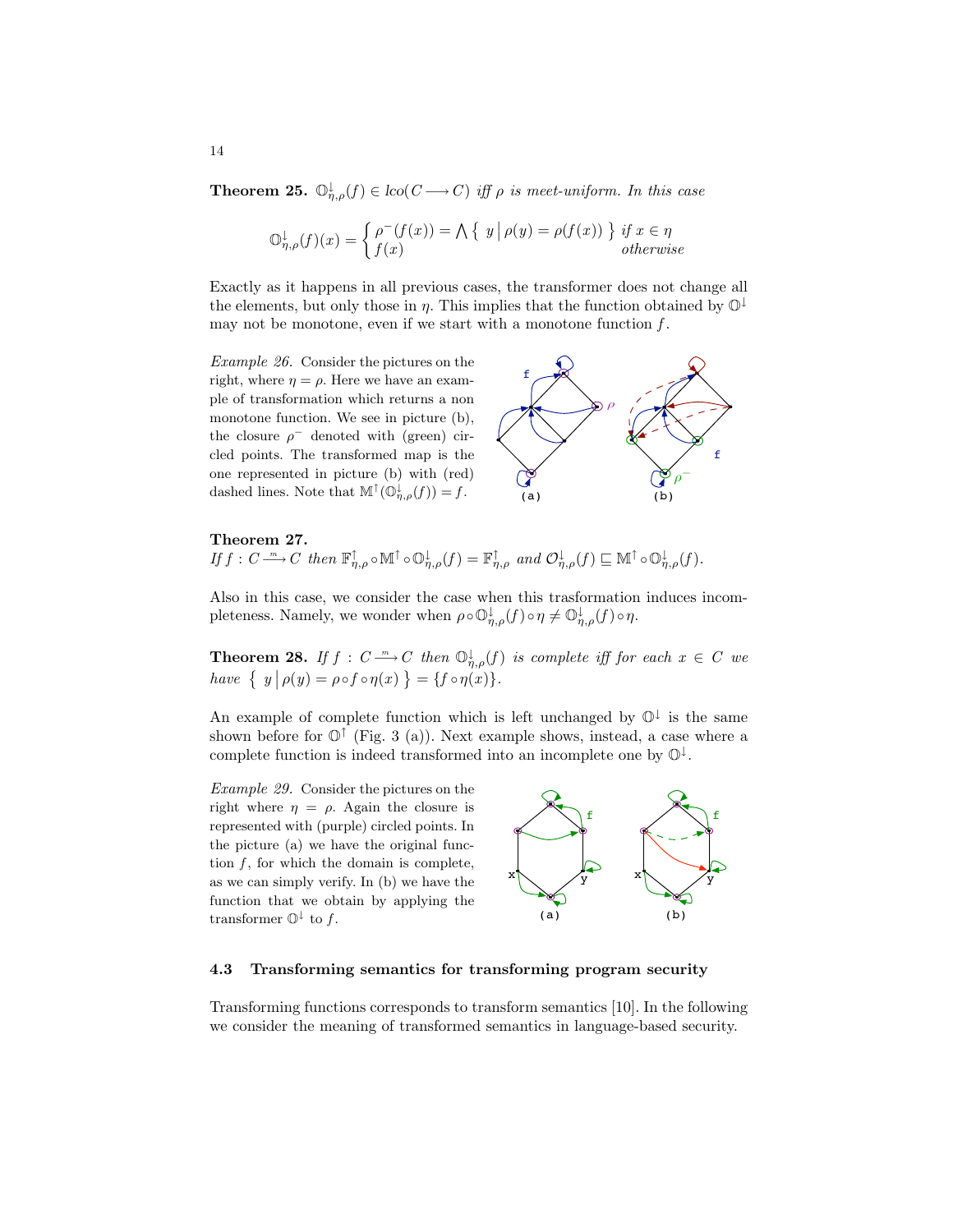**Inducing completeness.** Assume  $\eta$  be disjunctive, i.e.  $\gamma(\eta) = \eta$ . We consider  $\mathbb{F}^{\uparrow}$  $\mathcal{H}_{\eta}^{\phi}, \mathcal{H}_{\rho}^{\phantom{\phi}}$  (wlp $_{\eta}^{P}$ ) and  $\mathbb{F}_{\gamma}^{\downarrow}$  $\mathcal{H}_{\eta}^{\phi}$ ,  $\mathcal{H}_{\rho}^{\rho}$  (wlp<sub></sub><sup>n</sup></sub>), where  $\mathcal{H}_{\eta}^{\phi^+} = \lambda \langle X^{\mathbf{H}}, X^{\mathbf{L}} \rangle$ .  $\langle \phi^+(X^{\mathbf{H}}), \eta^+(X^{\mathbf{L}}) \rangle$ . The transformations above, show that whenever we have  $wlp_{\eta}^{P}(X) = \langle H, \eta(L) \rangle$ , and  $X \in \mathcal{H}_{\rho}$  then  $\mathbb{F}_{p}^{\uparrow}$  $\bigwedge_{\mathcal{H}_{\eta}^{\phi},\mathcal{H}_{\rho}}^{T} (w l p_{\eta}^{P})(X) = \langle \phi(H), \eta(L) \rangle$  by idempotence of  $\eta$ , and  $\mathbb{F}^{\downarrow}$  $\downarrow^{\downarrow}$ <br>  $\mathcal{H}^{\phi}_{\eta}, \mathcal{H}_{\rho}$  (wlp $_{\eta}^{P}$ )(X) =  $\langle \phi^{+}(H), \eta(L) \rangle$  by Th. 1(1). This result tells us that, while by using the core we can transform the output observation  $\rho$  for characterizing attackers, we cannot transform the input observation  $\eta$ .

*Example 30.* Let  $P \stackrel{\text{def}}{=}$  while  $(h > 0)$  do  $(h := h - 1; l := h)$  endw. Suppose the attacker can observe the identity. The wlp is  $\{l = 0 \mapsto h \geq 0, l \neq 0 \mapsto h = 0\}$ . This program is insecure for the policy  $\phi = \lambda x$ . Z, which says that nothing has to flow. The secure semantic transformation is  $\mathbb{F}^{\uparrow}_{\mathcal{H}_{id}^{d},\mathcal{H}_{id}}(wlp_{id}^{P})$ :  $\{l=0 \mapsto h \in \mathbb{Z}, l \neq 0 \mapsto h \in \mathbb{Z}\}\$ which, for example, is the semantics of the transformed program  $P' \stackrel{\text{def}}{=} l_1 := l; P; l := l_1$ .

Inducing incompleteness. Let us consider the incompleteness transformers  $\mathbb{O}^\uparrow$  $\mathcal{H}_{\eta}^{\phi}, \mathcal{H}_{\rho}(\overline{w}lp_{\eta}^P)$  and  $\mathbb{O}_{\mathcal{H}}^{\downarrow}$  $\psi_{\mathcal{H}_{\eta}^{\phi},\mathcal{H}_{\rho}}(w l p_{\eta}^{P})$  where, when the necessary conditions on  $\eta$ and  $\phi$  hold,  $\mathcal{H}_n^{\phi^{++}}$  $\phi_{\eta}^{++}(X) = \langle \phi^{++}(X^{\text{H}}), \eta^{++}(X^{\text{L}}) \rangle$  and  $\mathcal{H}_{\eta}^{\phi^{-}}(X) = \langle \phi^{-}(X^{\text{H}}), \eta^{-}(X^{\text{L}}) \rangle$ . The problem is that the completeness equation with  $\phi$  holds if  $\phi$  is partitioning [1]. This is a problem since it implies that  $\phi$  is not meet-uniform and  $\phi^+$  cannot be join-uniform. Hence we don't have an optimal transformation of  $wlp_{\eta}^P$  but rather only maximal incomplete transformations. This is interpreted by noting that a semantic transformer corresponds to an active attacker that wants to exploit its activity for disclosing more private information. A program that does not reveal to an active attacker more than what is revealed to a passive one is called robust [23]. Therefore there is no best active attacker that can extract all about private data. An attacker can only decide what it wants to disclose and consequently actively transform the code.

*Example 31.* Let  $P \stackrel{\text{def}}{=} h := h \mod 2$ ; if  $h = 0$  then  $l := 0$  else  $l := 1$  and  $\rho = \eta = id$ ,  $\phi = Par. \ wlp_{id}^P$  is  $\{l = 0 \mapsto h \in 2\mathbb{Z}, l = 1 \mapsto h \in 2\mathbb{Z} + 1\}$  namely we disclose parity of h. Suppose the attacker wants to distinguish in addition if  $h$  is 0 or not. Then we consider the partitioning closure  $\sigma \stackrel{\text{def}}{=} \gamma(\{\{0\}, 2\mathbb{Z} \setminus \{0\}, 2\mathbb{Z} + 1\})$ . For what we said above, we don't have a best transformation allowing to observe 0, hence the attacker has to choose to disclose weaker information about  $h$ , for example  $\{0, 2\}$  instead of 0. We can consider the semantics:  $\{l = 0 \mapsto h \in \{0, 2\}, l = 1 \mapsto h \in 2\mathbb{Z}+1\}$  approximating  $\mathbb{O}_{\mathcal{H}_{id}^{\sigma}, \mathcal{H}_{id}}^{\downarrow}(wlp_{id}^P)$ which, for example, is the semantics of if  $h \leq 2 \vee h \mod 2 = 1$  then P else  $l := 2$ 

# 5 Discussion

We proved that standard abstract interpretation methods, based on Galois connections, can provide an adequate model for reasoning about transformations of both abstract domains and semantics. While the abstract domain side is more traditional in static program analysis, in particular in the field of abstraction design, the semantic side is completely new. In this paper we proved that a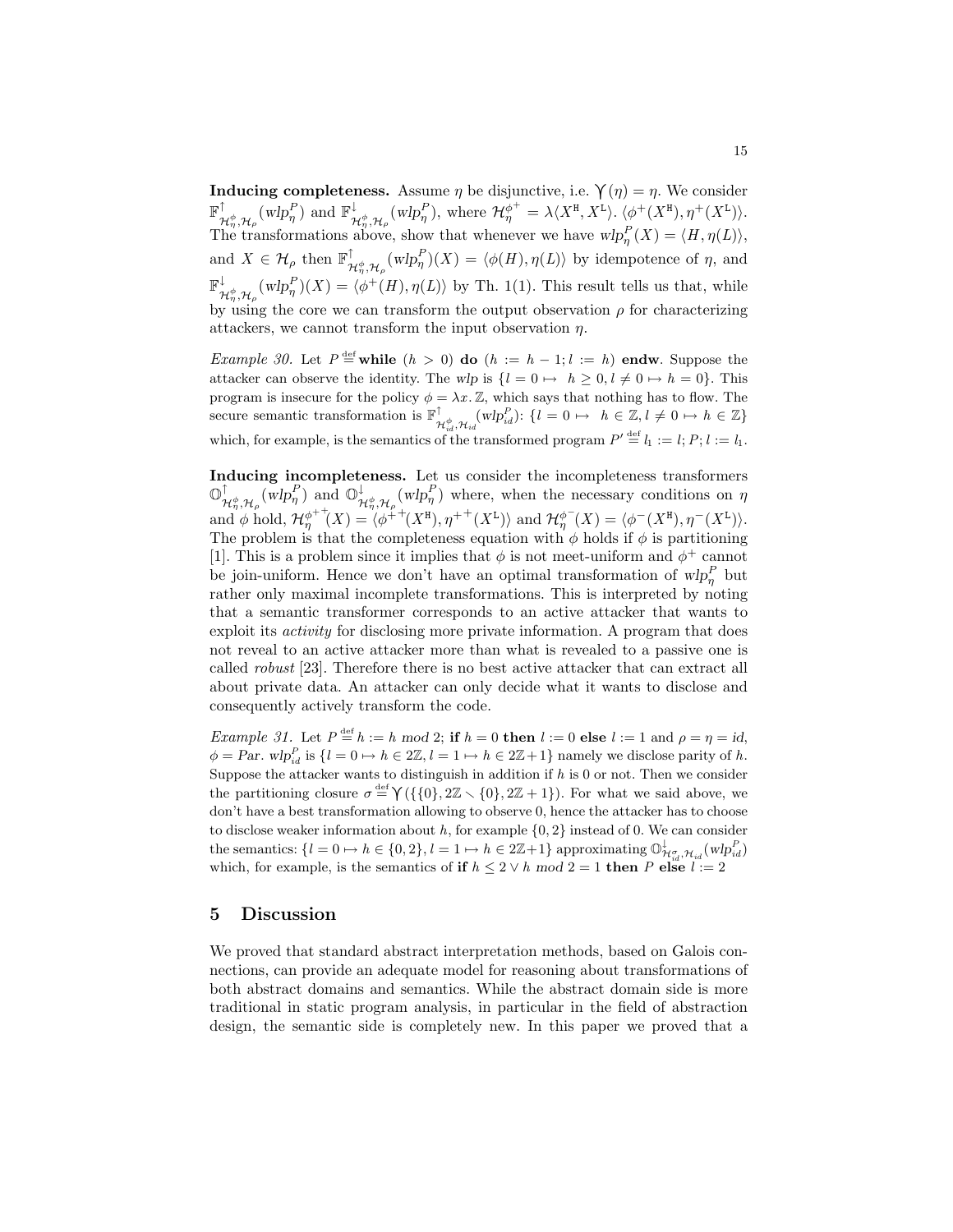completely symmetric construction holds for both semantic and domain transformers, sharing the same geometric structure which is based on the lifting of Galois connections higher order, from the objects of computation to the space of abstract domains and predicate transformers. This shows that abstract interpretation, as originally developed in [6], may have a universal validity not only for approximating semantics but also on reasoning about its own methods. The key aspect in this construction is completeness, which is the driving force for transforming domains and semantics to achieve a given precision degree. We used language-based security as an application ground for interpreting our transformations, but the validity of these results are general. For instance possible applications of the basic semantic transformers for achieving maximal incompleteness are in code obfuscation. In this case an obfuscated program fighting against an attacker which performs static analysis driven reverse engineering can be viewed as the maximal incomplete transformation of the program with respect to the abstractions used by the analyser. Similarly minimal complete transformations can be used in abstract model checking for isolating temporal sub-logics which are complete for a given abstract system to analyse.

Acknowledgements. Part of the material developed in this paper was conceived with Francesco Ranzato and Elisa Quintarelli. We are grateful to the endless discussions we had together during the last decade, discussions that helped us in better understanding the beauty of abstract interpretation theory.

# References

- 1. A. Banerjee, R. Giacobazzi, and I. Mastroeni. What you lose is what you leak: Information leakage in declassifivation policies. In Proc. of the 23th Internat. Symp. on Mathematical Foundations of Programming Semantics (MFPS '07 ), volume 1514 of ENTCS, Amsterdam, 2007. Elsevier.
- 2. T.S. Blyth and M.F. Janowitz. Residuation theory. Pergamon Press, 1972.
- 3. A. Cortesi, G. Filé, R. Giacobazzi, C. Palamidessi, and F. Ranzato. Complementation in abstract interpretation. ACM Trans. Program. Lang. Syst., 19(1):7–47, 1997.
- 4. P. Cousot. The calculational design of a generic abstract interpreter. In M. Broy and R. Steinbrüggen, editors, *Calculational System Design*. NATO ASI Series F. IOS Press, Amsterdam, 1999.
- 5. P. Cousot. Constructive design of a hierarchy of semantics of a transition system by abstract interpretation. Theor. Comput. Sci., 277(1-2):47–103, 2002.
- 6. P. Cousot and R. Cousot. Abstract interpretation: A unified lattice model for static analysis of programs by construction or approximation of fixpoints. In Proc. of Conf. Record of the 4th ACM Symp. on Principles of Programming Languages (POPL '77 ), pages 238–252, New York, 1977. ACM Press.
- 7. P. Cousot and R. Cousot. A constructive characterization of the lattices of all retractions, preclosure, quasi-closure and closure operators on a complete lattice. Portug. Math., 38(2):185–198, 1979.
- 8. P. Cousot and R. Cousot. Systematic design of program analysis frameworks. In Proc. of Conf. Record of the 6th ACM Symp. on Principles of Programming Languages (POPL '79), pages 269–282, New York, 1979. ACM Press.